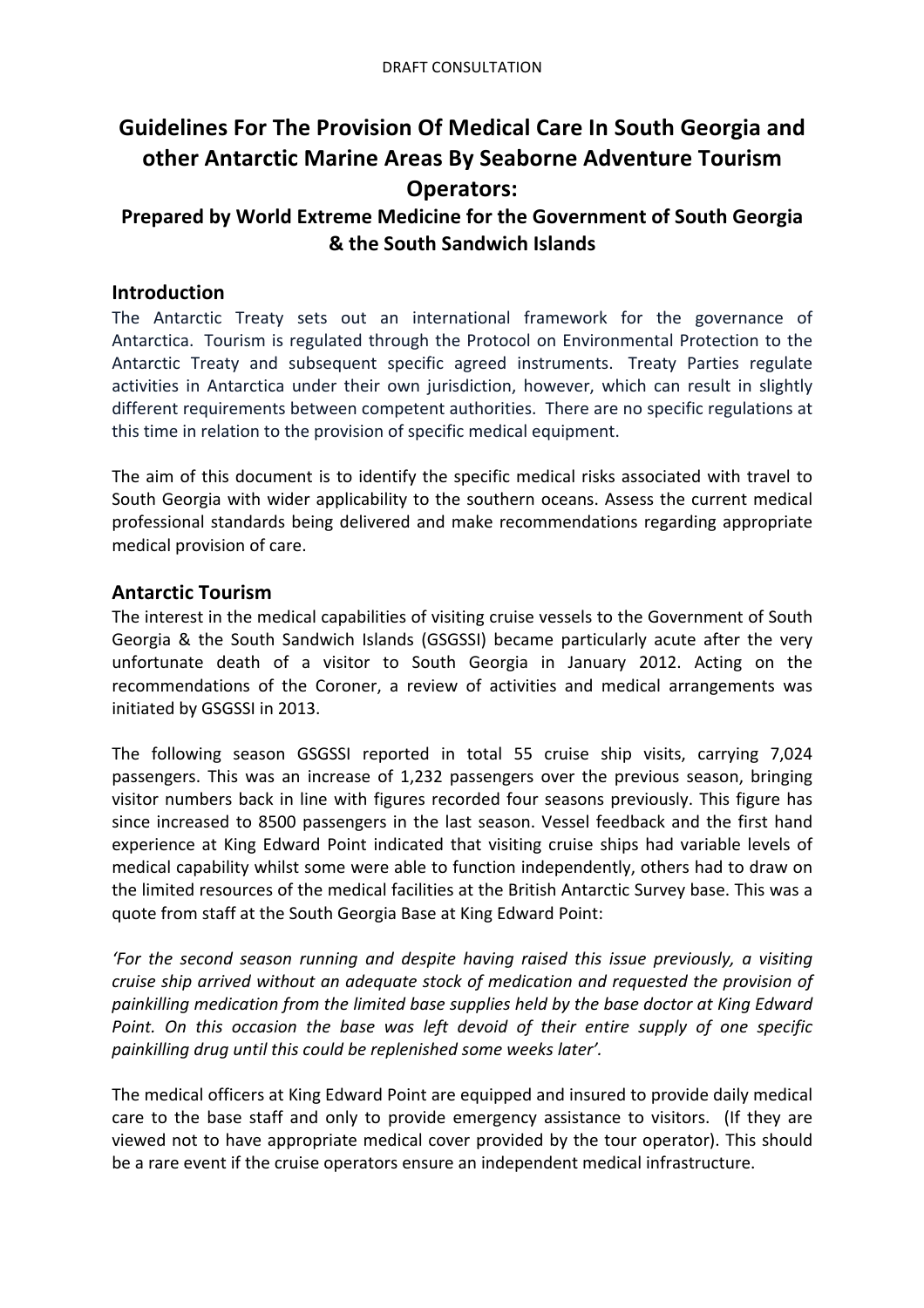Over the same period there was also a slight increase in the number of yacht visits over the previous season with 18 visits by 15 different vachts, amounting to a total of 214 people. There were 4 overland expeditions, 3 of which were yacht supported and one that was supported by a cruise ship.

If one includes the figures from the NW peninsula of Antarctica, which due to its accessibility can attract over 40,000 tourists a year, then South Georgia & the South Sandwich Islands and the peninsula can be responsible for nearly 50,000 tourists during a season. 

The expansion of tourism has also seen an increase in adventure tourism with a larger number of tourists engaging in scuba diving, kayaking, climbing and skiing expeditions and short trips.

# **Sub Polar Vessels And Categorisation**

Ships operating in the sub polar waters are by necessity different from tourist vessels in other waters. The environment influences the size and configuration of the ships. IAATO categorise these vessels depending on the number of passengers:

- 1. C1 Traditional expedition ships that carry 13-200 passengers and are making landings
- 2. C2 Mid-sized vessels that carry 201-500 passengers and are making landings
- 3. CR Vessels that carry more than 500 passengers and do not make landings (except possibly at Grytviken, subject to the vessel passenger capacity).
- 4. YA Sailing or motor yachts that carry 12 or fewer passengers

The size of the vessel and number of passengers is important as many of the medical recommendations below are based on larger vessels operating in significantly quieter and safer waters.

# **Current Regulation of Medical Standards of Antarctic Tourism**

Both the Antarctic Treaty System and the International Association of Antarctica Tour Operators emphasize the importance of safety, the necessity for adequate contingency planning, search and rescue and appropriate insurance.

International Maritime Law provides some guidelines for the provision of medical care, but it covers all vessels at sea and the minimum medical standards have been developed for crew and not for tourists and are not specific for subpolar waters.

The Cruise Liners International Association in 1998 in association with the American College of Emergency Physicians developed and published the guidelines on appropriate emergency care and health care maintenance for passengers and crew on board ships. They were thorough, however the guidelines were relevant to vessels operating in less hostile environments than subpolar waters with different passenger demographics and a different collection of presenting medical conditions. All of which significantly alter the medical provision of care.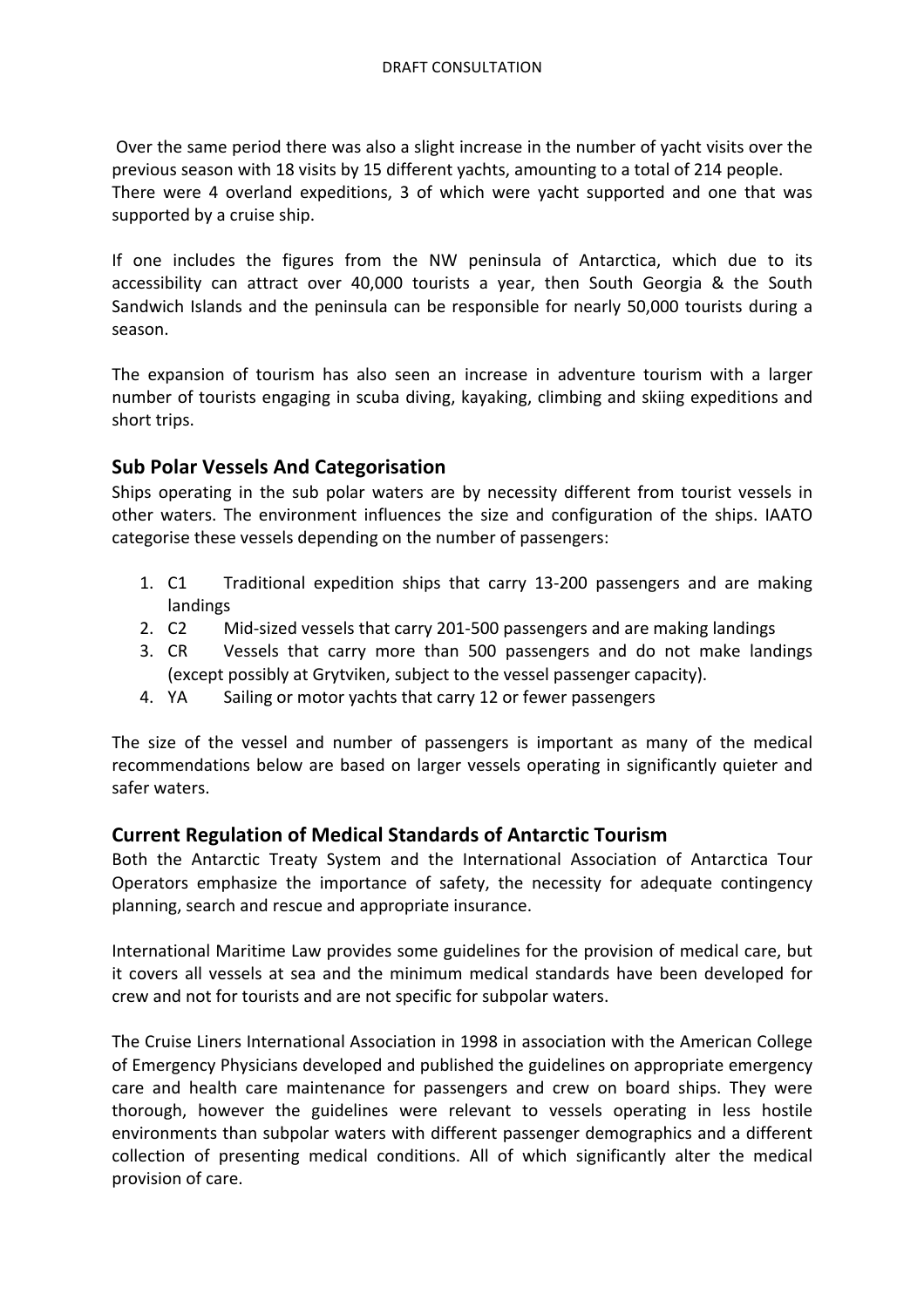Currently there are no formal guidelines or medical standards covering the delivery of medical care in subpolar waters.

## **Common medical conditions presenting in Antarctic tourism**

There is very little published research on the common medical conditions presenting to medical staff providing clinical cover for vessels in subpolar waters.

Two papers published in 2007 and 2014 followed over 3000 passengers on 37 voyages in one season in Antarctica. The main issues identified were:

- 1. Motion Sickness
- 2. Infections
- 3. Musculoskeletal injury (approximately 33% ashore)
- 4. ENT
- 5. Dermatology
- 6. Psychiatric

The results of the papers are in keeping with previous research carried out over a number of years on expeditions to remote environments.

Looking at the research and drawing on experience, it appears there are 7 principal clinical areas and groups which need examination, assessment and preparation for intervention:

- 1. Crew
- 2. Passengers
- 3. Ship related medical conditions
- 4. Shore related medical conditions
- 5. Environmental medical conditions
- 6. Trauma and critical medical care
- 7. Prolonged field care

#### **Crew**

Theoretically the crew should be experienced in the environment and should be less likely than the passengers to present with the 6 principal medical conditions above. They will however suffer and present with the standard medical problems seen by any primary care physician around the world. Their exposure to the passengers will result in an increase in non endemic communicable diseases of aerosol and faecal oral origin. They may well present with specific diseases endemic in their country of origin or indeed countries travelled through enroute to the embarking vessel:

- 1. Endemic diseases
- 2. Upper respiratory tract infections
- 3. Gastroenteritis infections
- 4. Environmental medical conditions

**Passengers**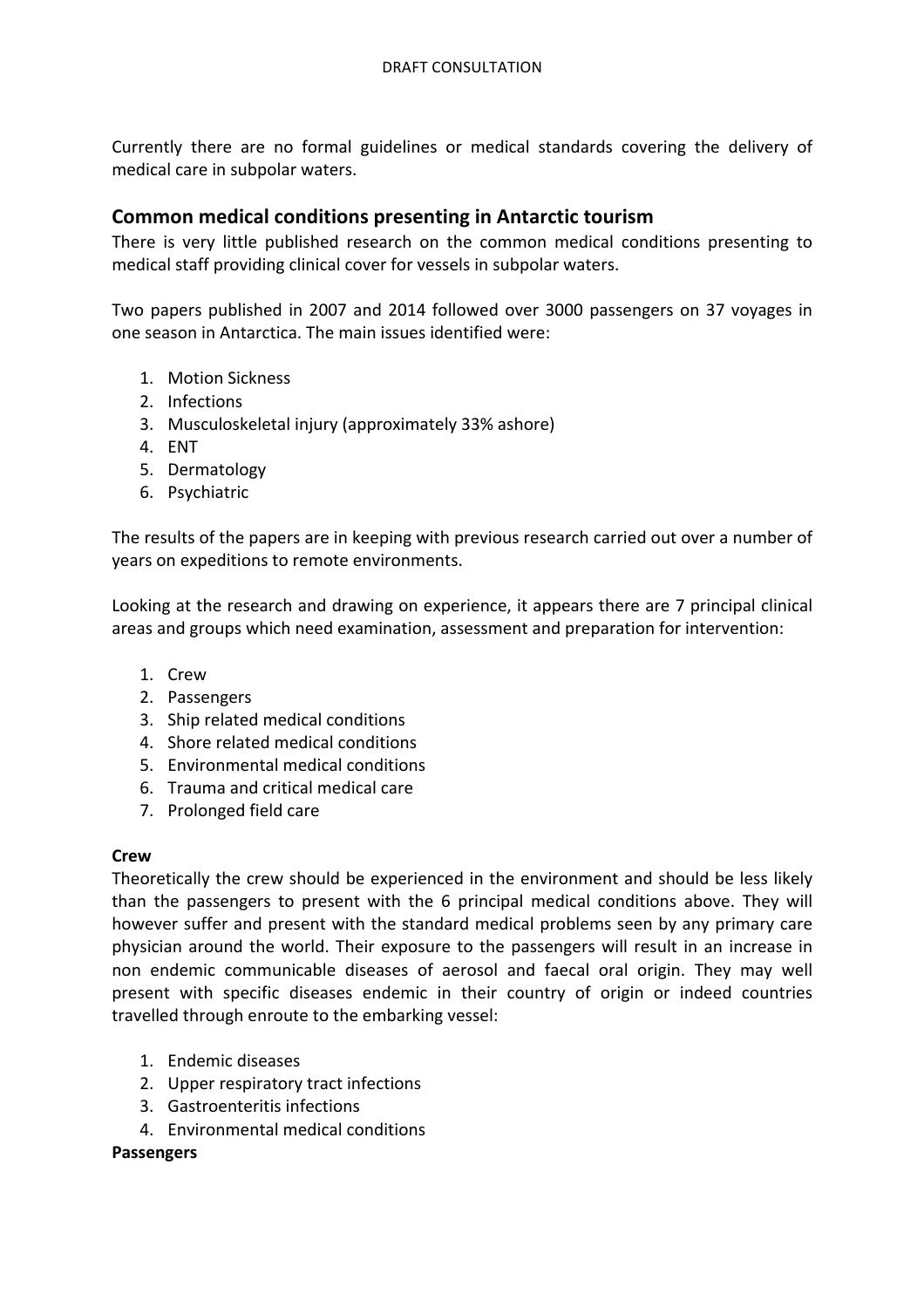The passengers will present with the 6 principal medical conditions above. In addition the medical staff need to be prepared to manage the rare traumatic or medical emergency. The age range of the passengers will mean they have a predisposition to cerebrovascular and cardiovascular events in particular, which may be exacerbated by environmental factors such as cold, dehydration through motion sickness or infection. Passengers may also bring diseases endemic to their country of origin:

- 1. Motion Sickness
- 2. Respiratory Infections
- 3. Musculoskeletal injury (approximately 33% ashore)
- 4. ENT
- 5. Dermatology
- 6. Psychiatric
- 7. Endemic disease
- 8. Trauma and medical emergencies

### **Ship Related Medical Conditions**

The environment on board a vessel in the sub polar waters has the capacity to generate injuries and illnesses associated with movement and exposure to individuals from a diverse environmental background and hence potentially interesting communicable endemic diseases:

- 1. Motion Sickness
- 2. Musculoskeletal injuries
- 3. Upper Respiratory Tract Infections
- 4. Gastroenteritis infections
- 5. Trauma

### **Shore Related Medical Conditions**

From the point of embarkation from the main vessel until their return, the passengers and crew are exposed to a completely different set of risks. The primary risks during this period are related to:

- 1. Movement across an unstable environment, whether that be a RIB, glacier, snow, uneven ground
- 2. Environmental conditions: cold terrestrial and cold immersion
- 3. Cardiovascular disease (CVA) and Coronary Heart Disease (CHD) related to exertion
- 4. Wildlife: including seal bites

Hence the primary medical conditions anticipated will be:

- 1. Musculoskeletal injury
- 2. Cold injury
- 3. Trauma
- 4. Drowning and near drowning
- 5. Medical emergencies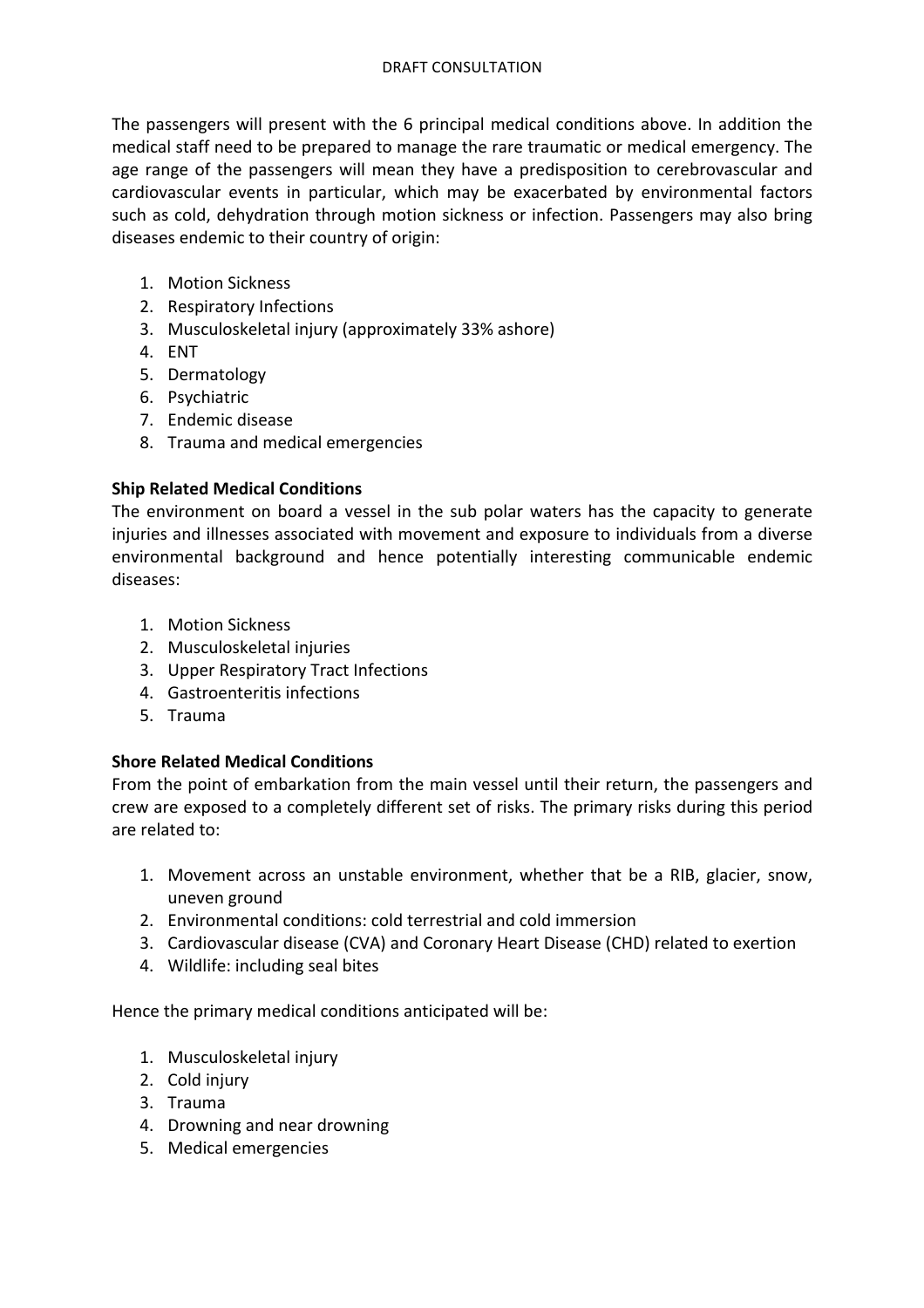#### **Environmental Medical Conditions**

The principal medical conditions will be related to the terrestrial cold and possible immersion. Hence the physician will should predominantly be prepared to manage:

- 1. Accidental Hypothermia
- 2. Cold injuries; NFCI, frostnip and frostbite
- 3. Immersion hypothermia
- 4. Ophthalmic conditions
- 5. **ENT** medical conditions

#### **Trauma and Critical Medical Emergencies**

The predominant age of the passengers and some of the staff will mean they are at an increased risk of suffering from potential critical medical and surgical emergencies, in particular CVAs and CHD events. In addition there is always the risk of significant trauma at any stage in a voyage, both on shore and onboard the vessel.

#### **Prolonged Field Care**

The very nature of the environment and the relative isolation of the destinations means that the patient requiring medical intervention will likely require management for up to several days by the primary responsible physician. The capacity of the physician to be able to work independently is imperative and fundamental to the care of the sick patient. Infrastructures can be put in place, which allow satellite reachback and senior clinical advice and intervention, but the treating physician will require adequate skills and clinical facilities and equipment to diagnose, manage and transfer patients who are potentially critically unwell over a prolonged period of time.

# **Minimum Medical Professional Clinical Standards Required To Provide Adequate Medical Cover In South Georgia And Other Subpolar Waters**

In 2015 the Faculty of Pre-Hospital Care, Royal College of Surgeons of Edinburgh published their guidelines for the medical provision of care in wilderness environments. It was recognised that the scope of practice for wilderness medicine covers elements of primary healthcare, pre-hospital emergency medicine and preventative medicine. Some unique competencies were also identified. Further to this, the panel recommended the use of a matrix and advisory expedition medic competencies relating to the remoteness and medical threat of the expedition.

Larger commercial vessels (including cruise ships) responsible for the care of passengers and crew and working in the remoteness of the environment in the subpolar waters would necessitate an advanced wilderness medicine practitioner with the capacity to function independently and over protracted periods and managing critically ill patients without the possibility of senior intervention and advice.

It is recognised that smaller vessels (including yachts) may not have the capacity to employ experienced medical professionals for the number of passengers. And it is accepted that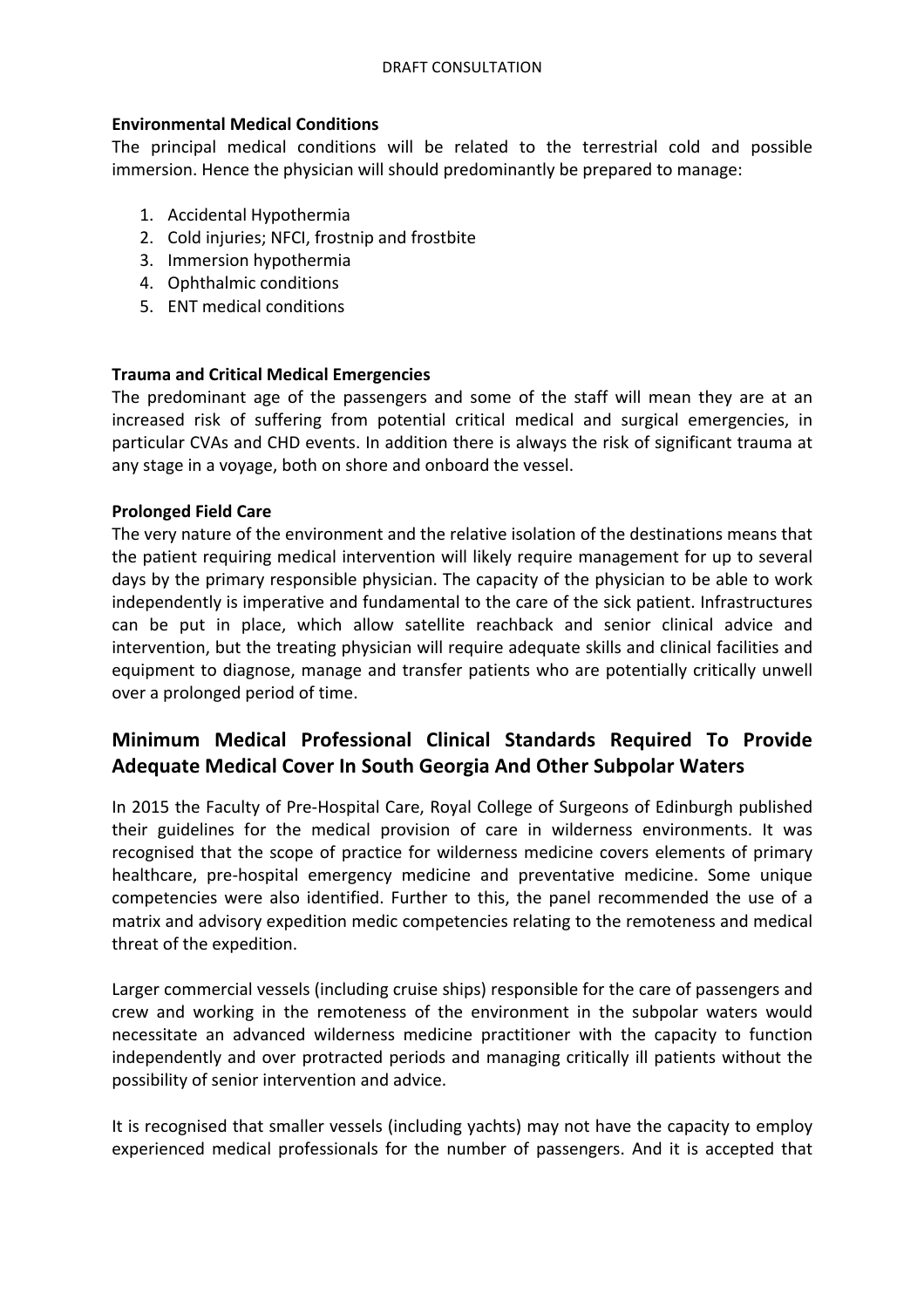under these conditions a non-health care professional with a nationally recognized first aid certificate, caring for patients as a secondary role would be acceptable.

#### **However:**

### We feel that a robust system of medical reachback which allows the non medical professional to seek expert advice would be essential on yachts (commercial and private) **and other smaller vessels.**

All those crew responsible for the care of passengers removed from the normal medical infrastructure of the vessel should have a nationally recognised first aid certificate. This would include boat handlers and guides.

We would recommend a four tier modularised system based upon the size of vessels entering the sub polar waters. These are directly related to the IAATO vessels categorisation which is already in use:

- 1. C1 1 clinical module, 5 guide kits, 1 deployable medical kit
- 2. C2 2 clinical modules, 10 guide kits, 1 deployable medical kit
- 3. CR 2 clinical modules, 10 guide kits, 1 deployable medical kit
- 4. YA 2 guide kits

| Category                        | C1            | C <sub>2</sub> | <b>CR</b>      | YA            |
|---------------------------------|---------------|----------------|----------------|---------------|
|                                 |               |                |                |               |
| <b>Annex A</b>                  | Yes           | Yes            | Yes            | <b>NA</b>     |
| Ship Clinical Kit               | 1 module      | 2 modules      | 2 modules      |               |
| <b>Annex A1</b>                 | Yes           | Yes            | Yes            | <b>NA</b>     |
| <b>Advance Airway Module</b>    |               |                |                |               |
| <b>Annex A2</b>                 | Yes           | Yes            | Yes            | <b>NA</b>     |
| Advance Monitoring Module and   |               |                |                |               |
| <b>CPR</b>                      |               |                |                |               |
| <b>Annex A3</b>                 | If Applicable | If Applicable  | If Applicable  | <b>NA</b>     |
| Paediatric module               |               |                |                |               |
| <b>Annex A4</b>                 | Yes           | Yes            | Yes            | <b>NA</b>     |
| <b>Evacuation module</b>        |               |                |                |               |
| <b>Annex B</b>                  | Recommended   | Recommended    | Recommended    | <b>NA</b>     |
| Specialist Recommended Medical  |               |                |                |               |
| Hardware                        |               |                |                |               |
| <b>Annex C</b>                  | Yes           | Yes            | Yes            | <b>NA</b>     |
| Medical Professional Onshore /  | 1 deployable  | 1 deployable   | (If landing 1  |               |
| Deployable Medical Kit          | kit           | kit            | deployable kit |               |
| <b>Annex D</b>                  | Yes           | Yes            | Yes            | Yes           |
| Non Medical Professional        | 5 guide kits  | 10 guide kits  | If landing     | 2 kits        |
| onshore medical Kit & Guide Kit | recommended   | recommended    | 10 guide kits  | recommended   |
|                                 |               |                | recommended    |               |
| <b>Annex E</b>                  | If Applicable | If Applicable  | If Applicable  | If Applicable |
| Supplemental Medical Kits for   |               |                |                |               |
| <b>Adventure Activities</b>     |               |                |                |               |
|                                 |               |                |                |               |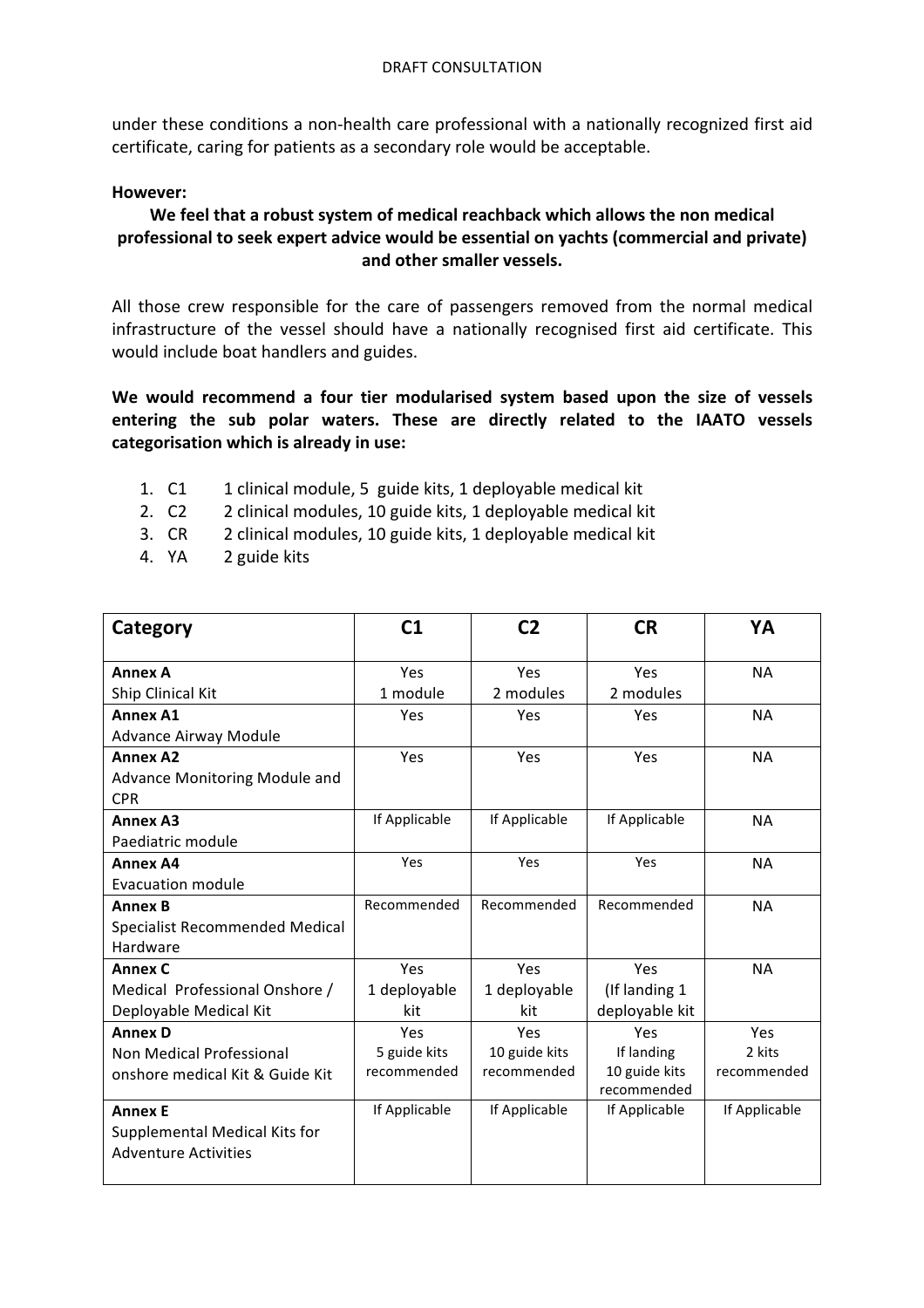## **Medical Professionals (all C1, C2 and CR Vessels)**

Qualifications and Experience:

- 1. All clinical staff hold current full registration and a license to practice.
- 2. All clinical staff have at least three years of post-graduate  $/$  post-registration experience in general and emergency medicine

Certifications

- 1. All clinical staff certified in advanced life support such as ACLS, ALS, PHLS and ATLS/BATLS or an equivalent certification or physician specialist training
- 2. Ships carrying children  $\leq$  12 years old should have at least one physician certified in PALS, APLS or an equivalent certification or specialist training
- 3. All clinical staff certified in MIMMS or equivalent
- 4. All clinical staff have an up to date Hep B immunity certificate
- 5. All clinical staff have an appropriate DBS or equivalent

### Skills

- 1. All clinical staff should be confident in a number of practical medical skills
	- a. Orthopaedic procedures fracture and dislocation management
	- b. Minor surgical skills
	- c. Patient procedural sedation
	- d. Basic dental skills
	- e. Basic gynaecological conditions and interventions
	- f. Standard ENT and Ophthalmology conditions and emergencies
	- g. Critical care skills for prolonged field care

### **Non Medical Professionals Providing Medical Cover (including Yachts)**

Qualifications and Experience

- 1. Recognised first aid certificate covering
	- a. Basic medical emergencies
	- b. First on scene medical and trauma intervention
	- c. Basic life support skills
	- d. Comfortable delivering IM injectables
	- e. Wound management and closure

### **C1, C2 and CR Vessels Minimal Medical facilities**

- 1. Contains adequate space for diagnosis and treatment of patients with 360° patient accessibility around at least one bed.
- 2. Has hand wash sinks with hot/cold mixing tap, liquid antibacterial soap, paper towels and waste bin in or adiacent to all clinical exam rooms. For exam rooms without sinks, alcohol hand sanitizers should be available.
- 3. Has adequate space for storage of medical supplies, equipment and drugs.
- 4. Has an examination, treatment and inpatient area adequate for the size of the ship.
- 5. Has at least one examination / stabilization room.
- 6. Has the capacity to create at least one ICU room.
- 7. Maintains a minimum number of inpatient beds of one bed per 200 passengers and crew.
- 8. Maintains an isolation room or the capability to provide isolation of patients.
- 9. Refrigerator and freezer for the safe storage of medicines and supplies.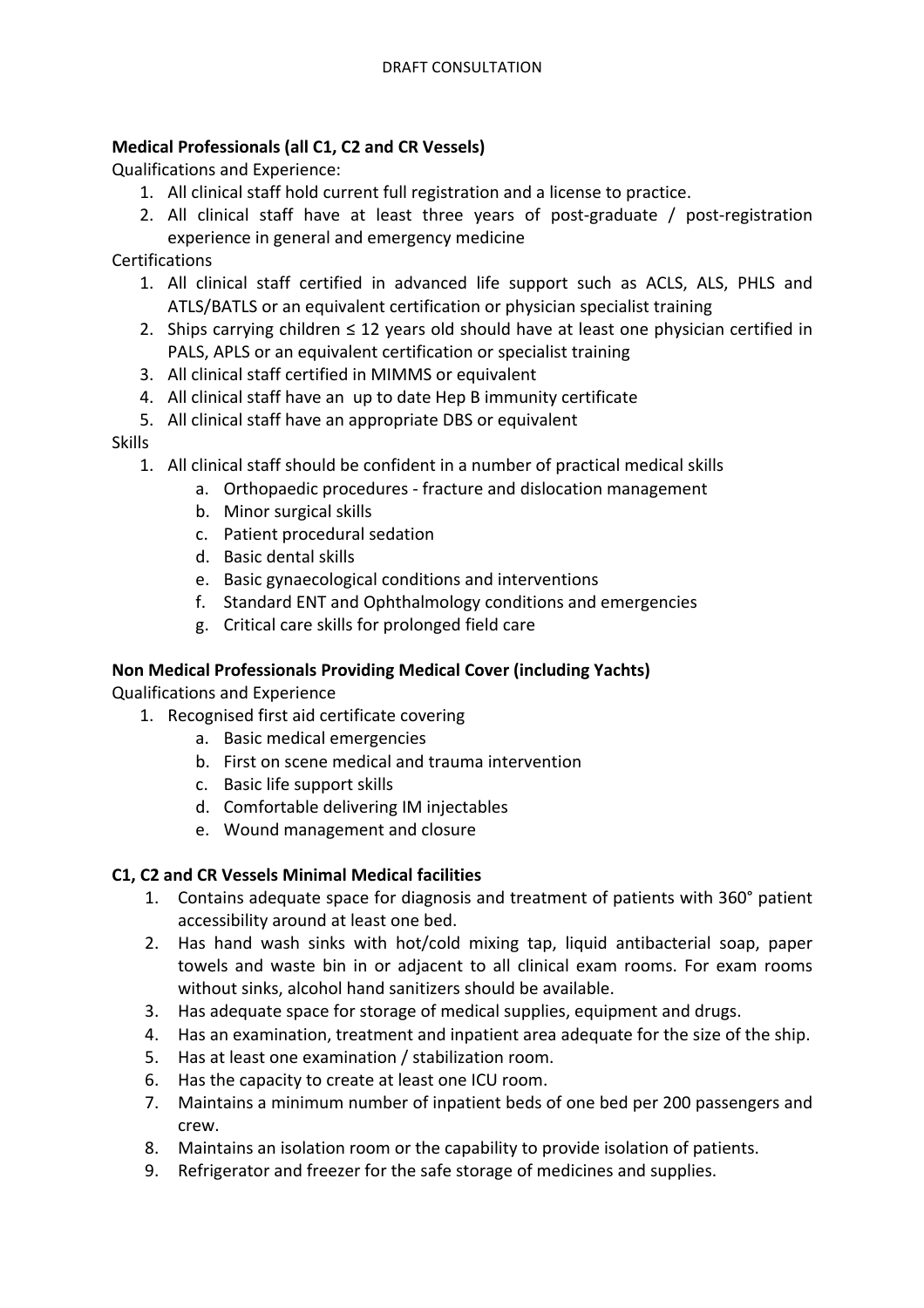#### **Vessels Clinical Practice**:

- 1. All passengers and crew will have a medical questionnaire prior to embarkation to enable appropriate risk analysis and medical estimate before the employed clinician becomes responsible for care.
- 2. The vessel will have an established and reviewed casualty estimate and evacuation plan for all regions of the voyage and planned activities.
- 3. An audit program of the medical facility and equipment that is conducted by healthcare professionals or persons experienced in health care audit before and after the voyage.
- 4. Medical facility shall have established medical policy and procedures which have been reviewed by a senior clinician.
- 5. Designated rapid medical response team which is trained and exercised at least monthly in MIMMS and medical emergencies both on board and on shore
- 6. A dedicated medical emergency telephone number is advertised for both passengers and crew and is placed on telephone around the ship.
- 7. When the ship is at sea, at least one clinician must be readily available to provide emergency medical care 24 hours a day.
- 8. When the ship is in port, at least one clinical provider is available onboard.
- 9. Ready access to both telephone and confidential email in order to communicate directly with shipboard and shoreside healthcare providers.
- 10. All crew and passengers should receive treatment in accordance with the general medical councils (or equivalent body) guidelines on standards of care
- 11. A chaperone system is in place for the treatment and examination of children and the opposite sex where appropriate.

### **Vessels Documentation:**

A medical record system that provides:

- 1. Well organized, legible and consistent documentation of all medical care.
- 2. Patient confidentiality. All patient medical records should be regarded as strictly confidential medical information and should not be accessible to non-medical staff without the express written consent of the patient except as necessary to maintain safety on board or ashore, or to comply with any legal requirements to review, report or log the information.
- 3. All documentation is held in a secure location
- 4. Documentation is kept for every medical intervention

### **Equipment On Board Cruise Ship:**

- 1. Vital signs equipment: Sphygmomanometers, stethoscopes, thermometers (including core/rectal temperature capabilities) and pulse oximeter (SaO2).
- 2. Airway equipment bag valve mask, laryngeal mask airway/supraglottic airway, laryngoscopes, endo tracheal tubes, stylet/bougie, lubricant, portable suction equipment, surgical airway capability.
- 3. At least two cardiac monitors. Recommendations in Annex B
- 4. At least two defibrillators, one of which should be a portable automated external defibrillator (AED). Recommendations in Annex B
- 5. Electrocardiograph (ECG) capability. Recommendations in Annex B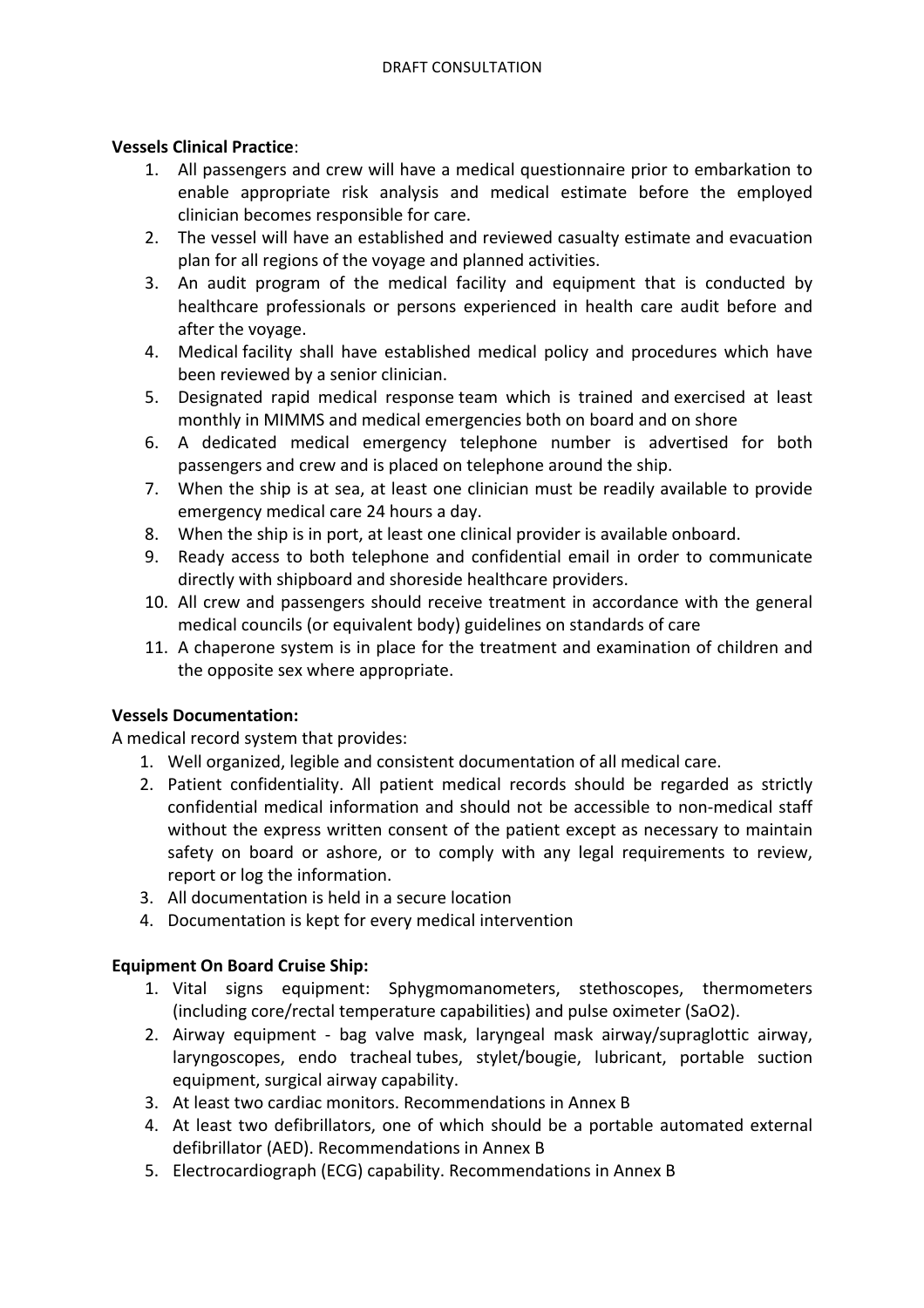- 6. Nebulizer capability.
- 7. Automatic medical ventilator. Recommendations in Annex B
- 8. Oxygen cylinders CD and at least one oxygen concentrator and a sufficient number of flow regulators, rebreath face masks and connections
- 9. Wheelchairs.
- 10. Stair chair and stretcher.
- 11. Long and short back boards with cervical spine immobilization capabilities. Recommendations in Annex B
- 12. Trauma supplies as in Annex A
- 13. Medical supplies as in Annex A
- 14. Paediatric supplies as in Annex A
- 15. Laboratory capabilities:
	- a. Near patient testing for Hb and renal function
	- b. Urinalysis, with minimum of specific gravity, protein, red blood cells, white blood cells, nitrites, urobiligen, ketones, pH, glucose and albumin
	- c. Pregnancy: qualitative HCG
	- d. Blood glucose
	- e. Cardiac enzymes with a minimum of a CK-MB or Troponin assay
	- f. Malaria RDT
- 16. All medical equipment is maintained in accordance with recognized biomedical quality control recommendations.

#### **Medical Equipment On Shore For Responsible Medical Professionals:**

The Recommended medical bag and contents are in Annex C. It is also recommended that clinicians have access to advanced diagnostic and resuscitation equipment within a short time frame of at least 10 minutes. This may necessitate the carriage of all equipment on shore or may allow advanced emergency equipment to keep onboard but ready for emergency access.

### **Medical Equipment On Shore For Guide/non medical professionals and equipment carried on yachts:**

The recommended medical equipment for guides and those non medical professionals responsible for medical care on shore or on yachts is in Annex D

#### **Medical equipment For Specific Events: Diving, Climbing, Skiing**

Adventure activities which have specific inherent dangers require specific supplemental medical equipment. The supplemental kit lists are itemised in Annex E

#### **Vessel Pharmacy:**

- 1. Maintain an evidence-based formulary on each ship with sufficient quantities of medications as listed in Annex A.
- 2. Maintain controlled drug documentation
- 3. Covering
	- a. Gastrointestinal system
	- b. Cardiovascular system medications
	- c. Respiratory system medications
	- d. Central nervous system medications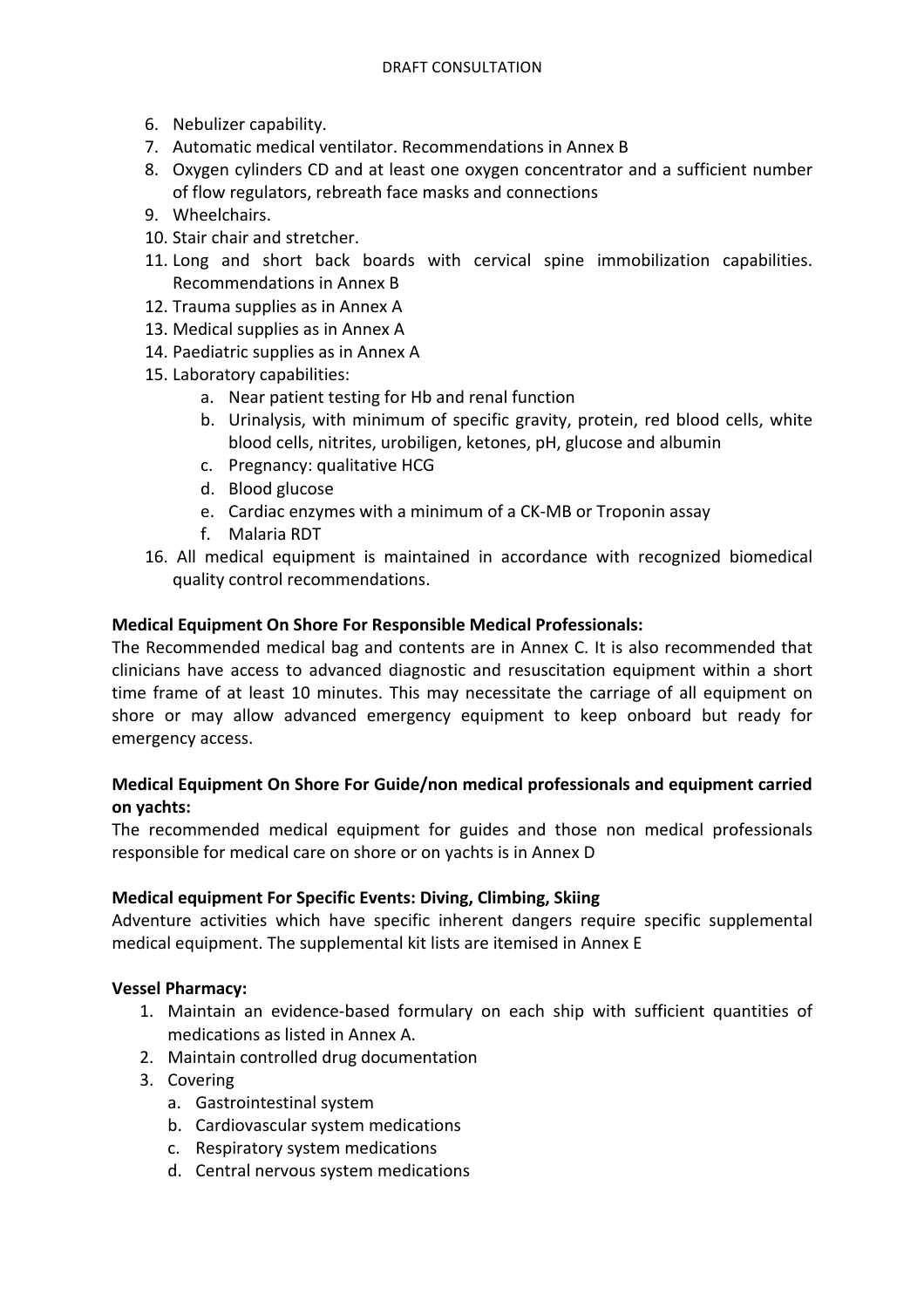- e. Infectious disease medications
- f. Endocrine system medications
- g. Obstetrics, gynaecology and urinary tract disorder medications
- h. Fluids and electrolytes such as oral and parenteral.
- i. Musculoskeletal and joint disease medications
- j. Eye medications
- k. Ear, nose and throat medications
- l. Skin disease medications
- m. Vaccines
- n. Anaesthesia medications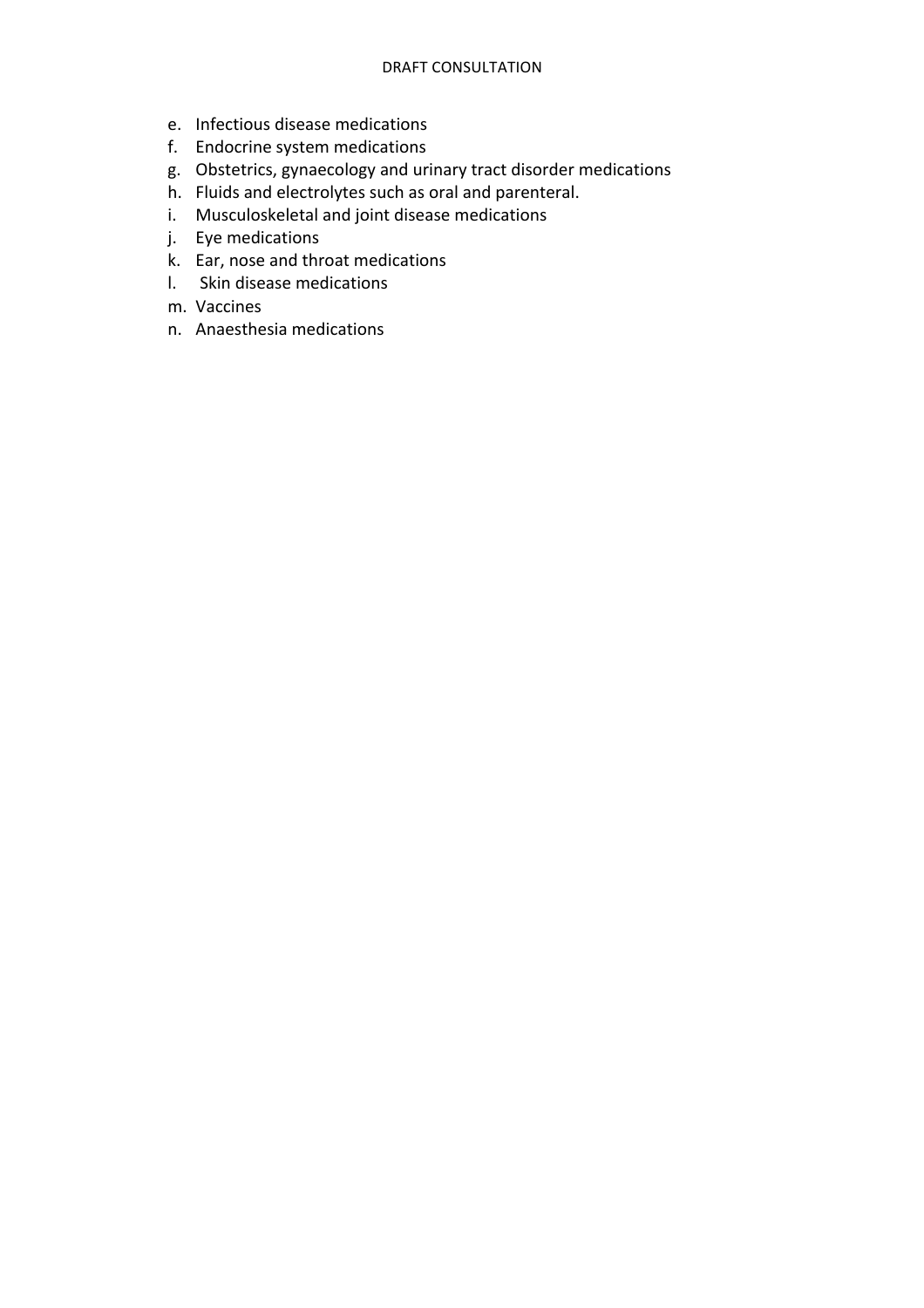# **Annex A: Ship Clinical kit - 1 clinical module**

| <b>IV MEDICATION</b>                |                |
|-------------------------------------|----------------|
| Glucose 50%/50ml                    | 5              |
| Amiodorone 300mg/10ml               | 5              |
| Atropine autoinject 600mcg/5ml      | 5              |
| Cefotaxime 1g                       | 10             |
| Metronidazole 5mg/ml 100ml infusion | 10             |
| Lidocaine 50mg/5ml                  | 10             |
| Paracetemol 1g/100ml                | 10             |
| Pantoprazole 40mg                   | 10             |
| Water for injections 5mls           | 50             |
| Tranexamic acid (500mg)             | 10             |
| Chlorphenamine 10mg/ml              | 10             |
| Dexamethsaone 4mg/ml                | 10             |
| Furosemide 20mg/2ml                 | 20             |
| Metoprolol 1mg/ml - 5ml             | 10             |
| Morphine 10mg/ml                    | 20             |
| Naloxone 400mcg/ml                  | 10             |
| Metoclopramide 10mg/2ml             | 10             |
| Ondansetron 4mg/ml                  | 10             |
| Hydrocortisone 100mg                | 10             |
| Haloperidol 5mg/ml                  | 10             |
| Midazolam 10mg/5ml                  | 10             |
| Lorazepam 4mg/ml                    | 10             |
| Flumazenil 500mcg/5ml               | 5              |
| Ketamine 10ml (100mg/ml)            | 5              |
| Glucagon                            | 5              |
| Clexane 60mg                        | 10             |
| Clexane 80mg                        | 10             |
| Lidocaine 1%                        | 10             |
| Streptokinase 1.5miillion units     | $\overline{2}$ |
| Hydrocortisone 100mg                | 8              |
| Metoclopramide 10mg/1ml             | 10             |
| Adrenaline 1:1000                   | 20             |
| Novomix 30 Flexpen                  | 10             |
| Novorapid 100u/ml 10 mls            | 10             |
| <b>MAP</b>                          | 20             |
| Syntocinon 10 units/ml              | 10             |
| Tetanus protocol pack               | 10             |

| <b>IV ACCESS</b>  |    |
|-------------------|----|
| Venflons Grey 16  | 50 |
| Venflons Green 18 | 50 |
| Venflons Pink 20  | 50 |
| Venflons Blue 22  | 50 |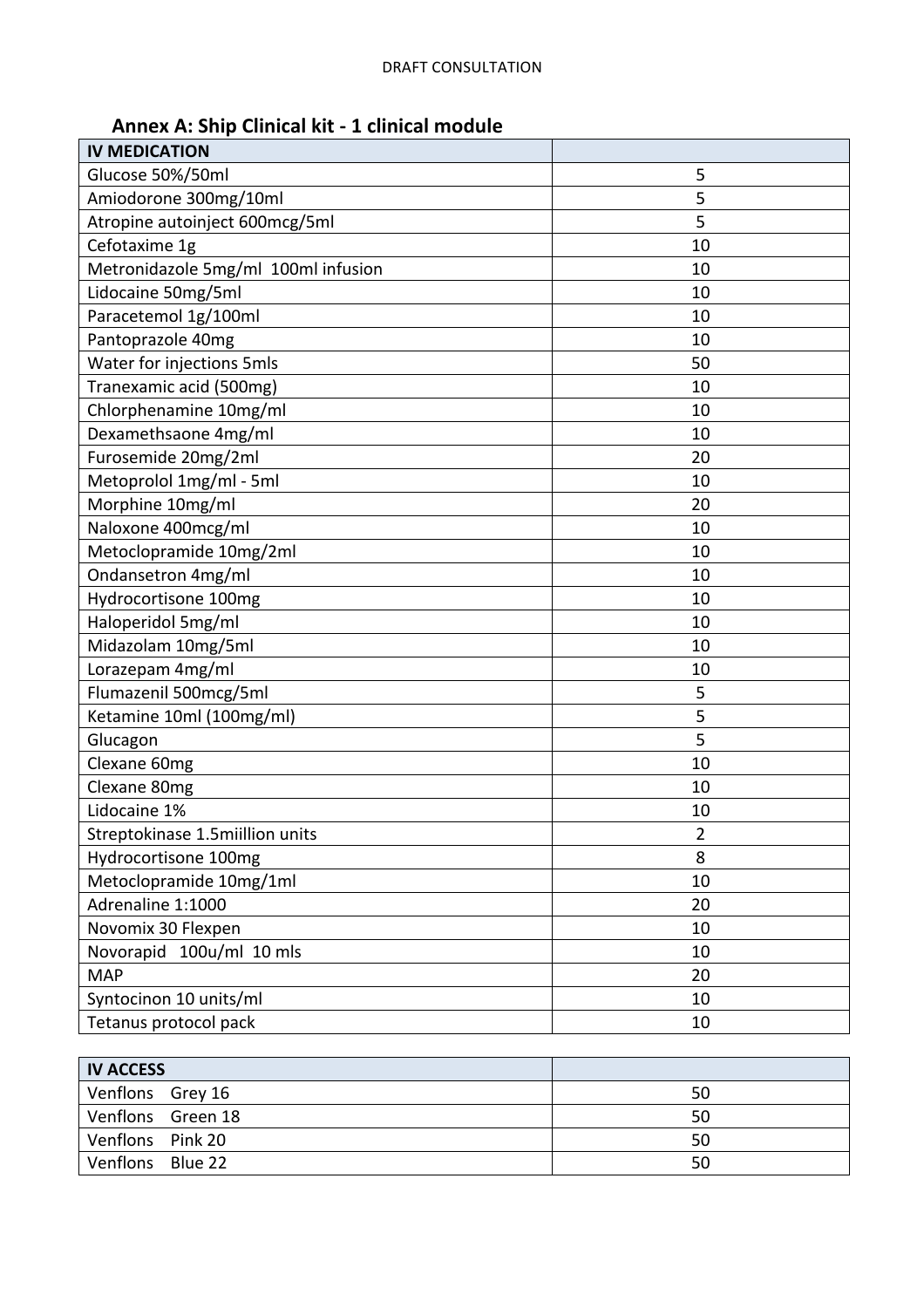| Syringes 10ml                      | 50  |
|------------------------------------|-----|
| Syringes 50ml                      | 50  |
| Syringes 3ml + needle              | 50  |
| Syringes 1ml                       | 50  |
| Sharps Box 0.25l                   | 10  |
| Tourniquet                         | 10  |
| <b>Butterflies</b><br>green & blue | 50  |
| IV dressings                       | 100 |
| Needles 21G Green                  | 50  |
| Needles 25G Orange                 | 50  |
| Needles 19G White                  | 50  |
| Needles 23G blue                   | 50  |
| IV Giving Set                      | 50  |
| <b>IV Bungs</b>                    | 50  |
|                                    |     |
| <b>IV FLUIDS</b>                   |     |

| I IV FLUIDS       |    |
|-------------------|----|
| 0.9% NaCL 1 litre | 50 |
| 0.9% NaCL 500mls  |    |

| <b>AIRWAY MANAGEMENT</b>                    |    |
|---------------------------------------------|----|
| 1 set ET tubes paeds and adults             | 5  |
| <b>Bougie</b>                               | 5  |
| IGel/LMA full set of sizes                  | 5  |
| High Concentration oxygen masks             | 20 |
| <b>Chest Drain Kit</b>                      | 10 |
| Hand Held Portable Suction unit             | 10 |
| Laryngoscope and blades full set            | 2  |
| Bag-Valve-Mask                              | 5  |
| Regulator                                   | 5  |
|                                             |    |
| Aspiration catheters                        | 5  |
| Oxygen valves                               | 5  |
| NP Airways Size full set                    | 10 |
| Guedel Size full set                        | 10 |
| Oxygen tubing                               | 10 |
| Nasal Cannulae                              | 20 |
| Nebuliser masks                             | 10 |
| Peak Flow Meter and disposable mouth pieces | 2  |
| Spacer                                      | 2  |

| <b>WOUND CLOSURE</b>  |         |
|-----------------------|---------|
| Steristrips           | 100     |
| <b>Scalpels</b>       | 20      |
| Glue 3g               | 14      |
| Sterile Gloves Size 8 | 5 BOXES |
| Sterile Gloves Size 7 | 5 BOXES |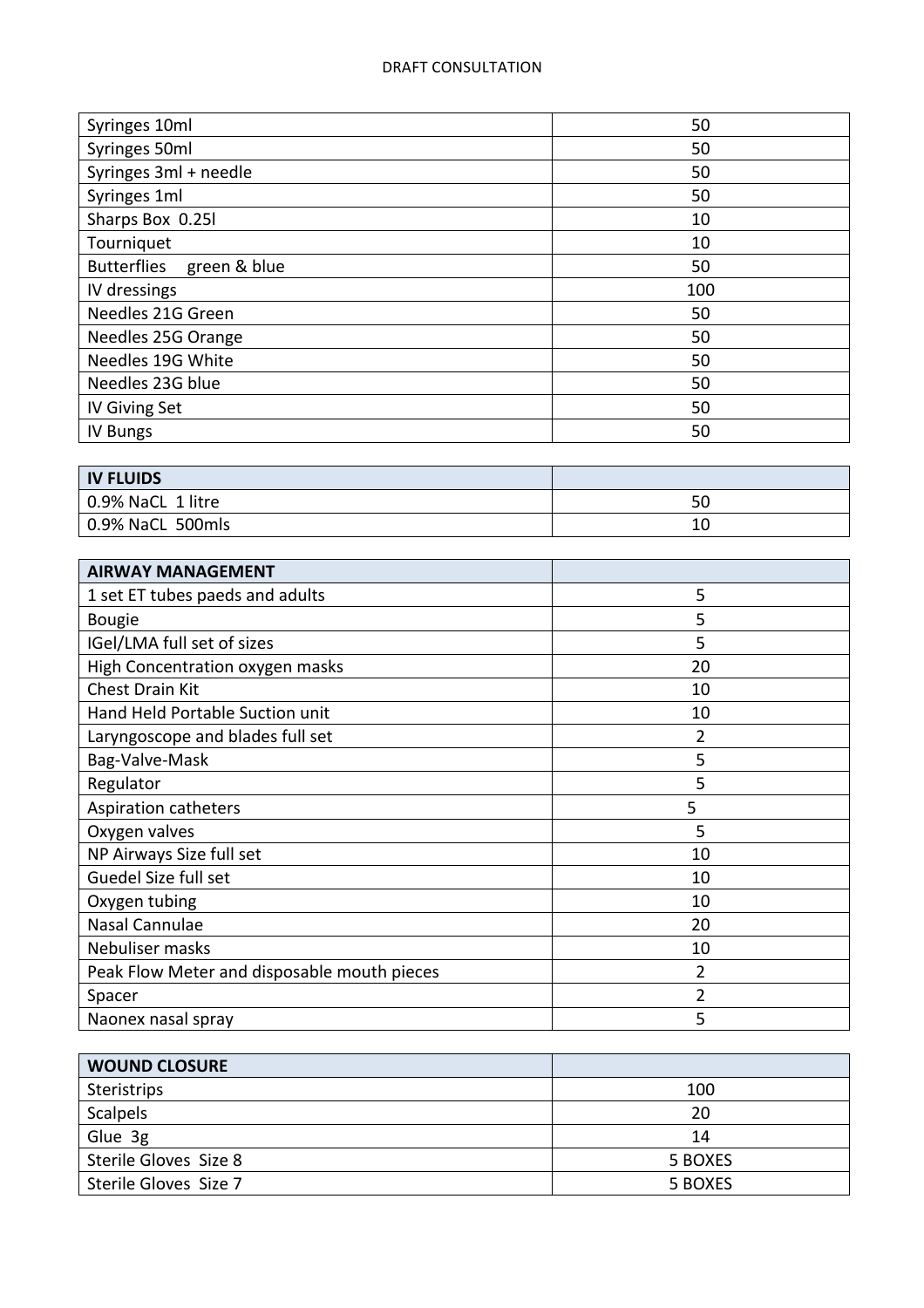| <b>Suture Packs</b>      | 20      |
|--------------------------|---------|
| Ribbon Gauze 5cm x 7.5cm | 50      |
| Instruments              | 20 SETS |
| Sutures<br>- 0           | 20      |
| 3/0<br>Sutures           | 20      |
| 4/0<br>Sutures           | 20      |
| 5/0<br>Sutures           | 20      |
| <b>Scalpel Blades</b>    | 50      |

| <b>DRESSINGS</b>                  |                 |
|-----------------------------------|-----------------|
| Sleek 2.5cm                       | 20              |
| Elasticated tape 2.5              | 20              |
| Zinc Oxide tape 1.5cm             | 20              |
| Zinc Oxide tape 5.0cm             | 20              |
| Nasal tampon                      | 20              |
| <b>Sterile Swabs</b>              | 2 BOXES         |
| Granuflex                         | 20              |
| Non-adherent dresssings 20 x 10cm | 100             |
| Adhesive dresssings 10 x 9cm      | 100             |
| Non-adherent dressings 5 x 5cm    | 100             |
| Non-adherent dressings 10 x 10cm  | 100             |
| Bactigras 5 x 5 cm                | 20              |
| Non-sterile swabs                 | <b>20 PACKS</b> |
| Moleskin                          | 20              |
| Absorbent dressing pads 10 x 10cm | 20              |
| Non-adherent dressings 5 x 5cm    | 100             |
| Jelonet 5 x 5cm                   | 20              |
| Jelonet 10 x 10cm                 | 20              |
| Atrauman 10 x 7.5                 | 20              |
| Honey dressings 10 x 10           | 20              |
| Allevyn Heel pads                 | 20              |
| Kinesio Tex Tape                  | 5 rolls         |
| Eye pad                           | 20              |
| Large abdo wound dressing         | 4               |

| <b>UROLOGY PACK</b>                   |    |
|---------------------------------------|----|
| Foley Catheter Size 12                |    |
| Foley Catheter Size 14                |    |
| Foley Catheter Size 16                |    |
| Foley Catheter Size 18                |    |
| <b>Catheter Bags</b>                  | 13 |
| Conveen                               |    |
| Baird Urine Meter + bag 350ml + 2.85l |    |
| Pack inco nappies                     |    |
| Instagell                             | 40 |
| Female Bed Pan                        |    |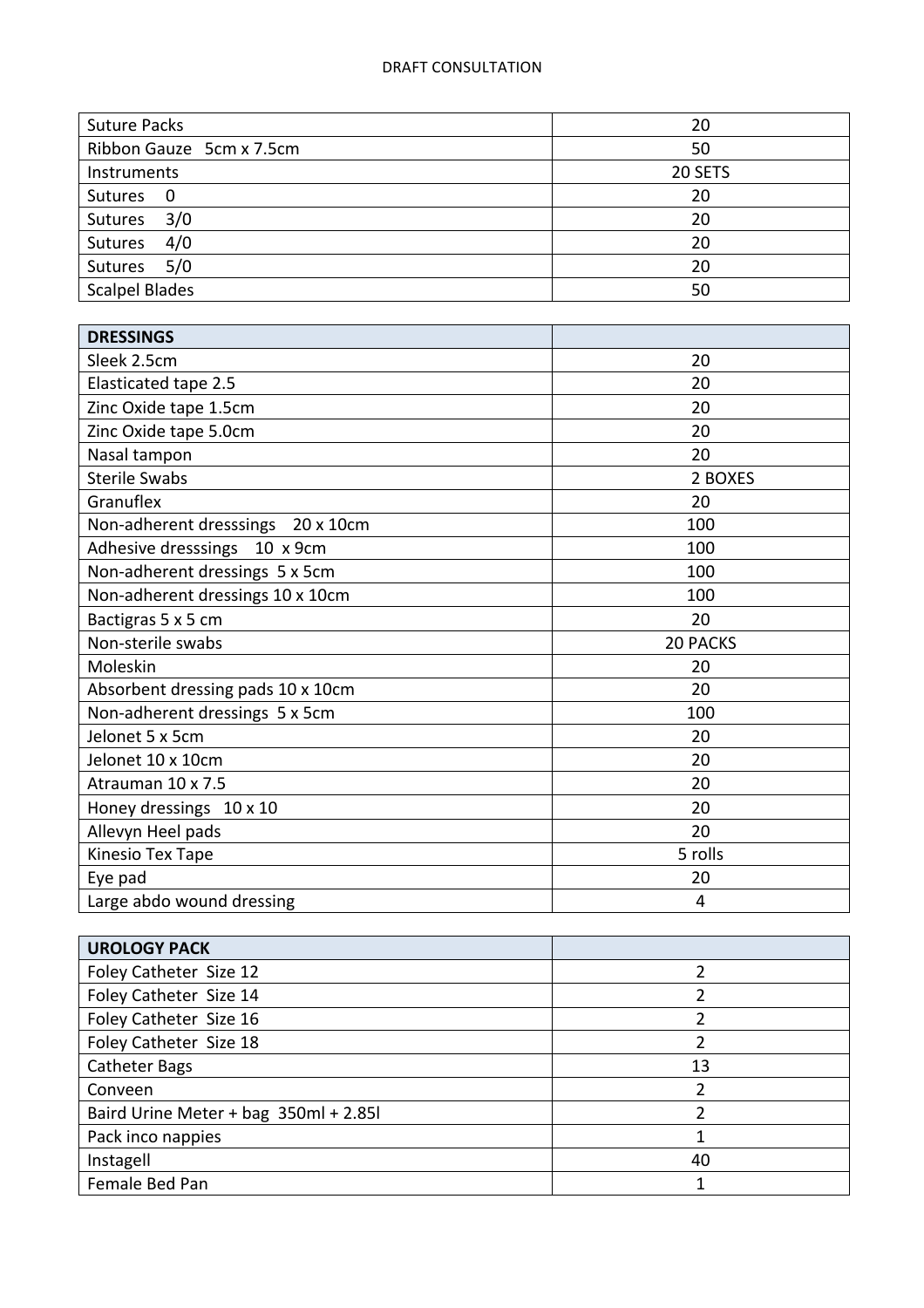| Male Bed Pan                  |    |
|-------------------------------|----|
| <b>Catheter Insertion Kit</b> |    |
| Travel John                   | 18 |
| "Go Anywhere Toilet Bag       |    |

| <b>HARDWARE</b>                            |                                     |
|--------------------------------------------|-------------------------------------|
| Triage card set                            | 20                                  |
| Magic marker                               | 1                                   |
| White board and markers                    | 1                                   |
| MIMMs kit                                  | 5                                   |
| Basic Life Support protocol                | $\mathbf 1$                         |
| <b>Medical Field Guide</b>                 | 1                                   |
| Patient Report Form & Pencil               | 2                                   |
| MEDIC flourescent vest                     | $\overline{2}$                      |
| Hand and foot warmers                      | 6                                   |
| Neck collars                               | $\overline{4}$                      |
| Spinal board and head blocks               | 2                                   |
| stretcher                                  | 2                                   |
| <b>SAM splints</b>                         | 2                                   |
| Kendrick traction device                   | 1                                   |
| <b>SAM Pelvic Splint</b>                   | 1                                   |
| <b>Trauma Shears</b>                       | 1                                   |
| Petzl Head torch                           | 1                                   |
| Pentorch                                   | 1                                   |
| Scalpel                                    | $\mathbf 1$                         |
| Safety pins                                | 3                                   |
| Pocket mask                                | 1                                   |
| Tongue depressors                          | 5                                   |
| Hand sanitiser 5ml                         | $\mathbf{1}$                        |
| Dental kit                                 | 5                                   |
|                                            | Enough to allow critical care resus |
| Oxygen /tubing/regulators/face masks       | for 3 days                          |
| Nebulisor, tubing and masks for medication | $2 + 20$ tubing/mask systems        |
| Oxygen concentrator                        | 1                                   |

| <b>DIAGNOSTIC BOX</b>           |         |
|---------------------------------|---------|
| BraunTympanicThermometer        |         |
| Low recording thermometer       |         |
| Pulse Oximeter                  |         |
| Urine Dipstix                   | 4 boxes |
| Pregnancy test                  | 50      |
| Boso Profitest Sphygmomanometer | 4       |
| <b>Tendon Hammer</b>            |         |
| Stethoscope lithman             |         |
| Otoscope and ophthalmoscope     |         |
| Glucometer and sticks           |         |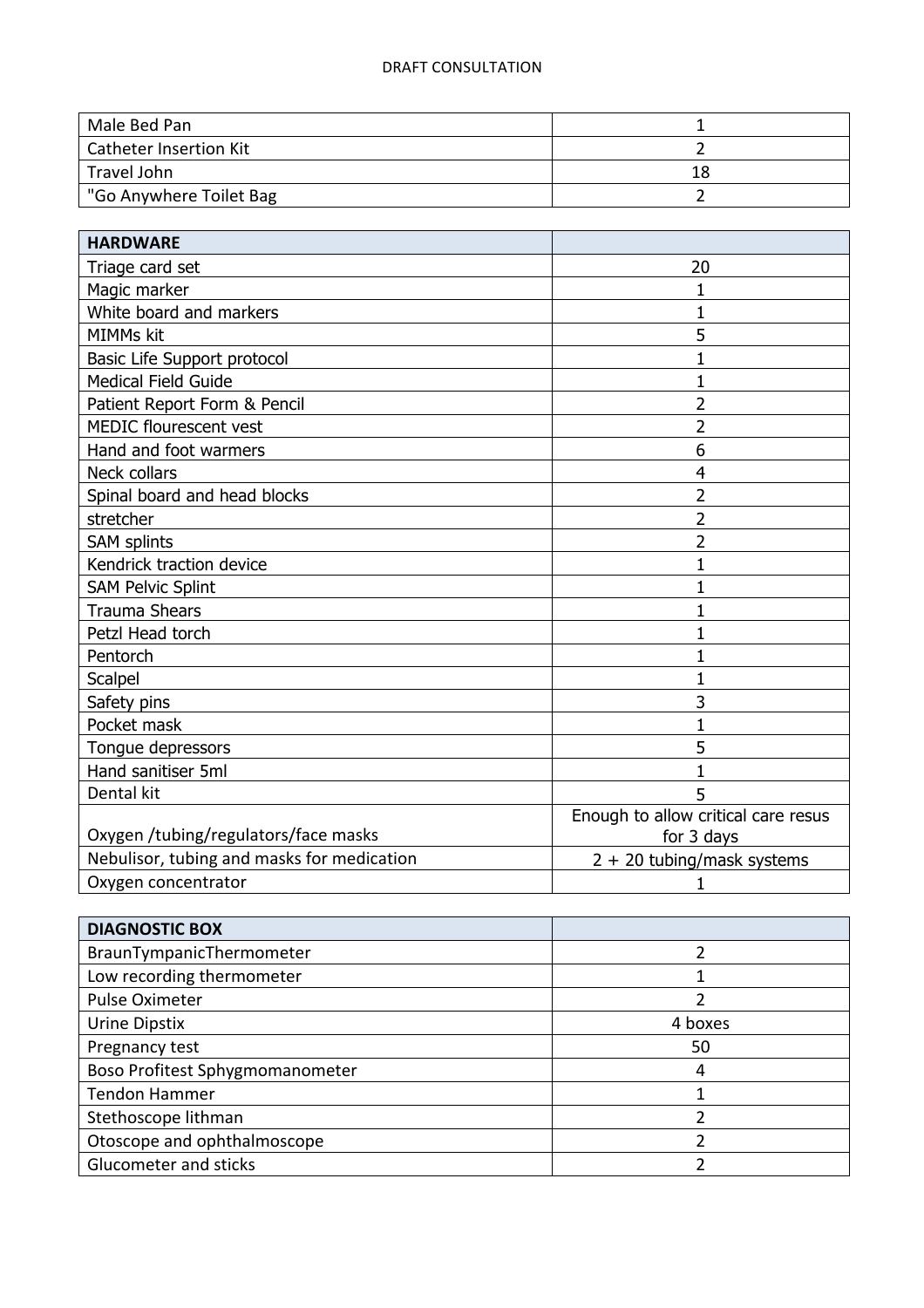| Malaria RDT                     | 10  |
|---------------------------------|-----|
| <b>ORAL MEDICATION</b>          |     |
| Paracetamol 500mg               | 500 |
| Ibuprofen 400mg                 | 500 |
| Diclofenac 50mg                 | 500 |
| Codeine 30mg                    | 500 |
| Tramadol 50mg                   | 500 |
| Buprenorphine (=Temgesic) 200mg | 500 |
| Aspirin 300mg                   | 100 |
| Clopidogrel 300mg               | 100 |
| Suscard Buccal 2mg GTN tab      | 50  |
| Atenolol 50mg                   | 100 |
| Glucogel Hypostop               | 20  |
| Furosemide 40mg                 | 100 |
| Captopril 12.5mg                | 100 |
| Prochloperazine (Buccastem)     | 50  |
| Omeprazole 20mg                 | 100 |
| Loperamide 2mg                  | 100 |
| Chlorphenamine (=Piriton) 4mg   | 100 |
| Cetirizine 10mg                 | 100 |
| Prednisolone 5mg                | 500 |
| Salbutamol inhaler              | 20  |
| Salbutamol nebules 5mg          | 50  |
| Atrovent nebules 250mcg         | 50  |
| Acetazolamide 250mg             | 100 |
| Dexamethasone 2mg               | 100 |
| Nifedipine 20mg                 | 100 |
| Co-amoxiclav 500/125mg          | 500 |
| Flucloxacillin 250mg            | 500 |
| Cephalexin 500mg                | 500 |
| Ciprofloxacin 500mg             | 500 |
| Erythromycin 250mg              | 500 |
| Metronidazole 400mg             | 500 |
| Diazepam 5mg                    | 100 |
| Otomise ear spray               | 10  |
| Ear tampons                     | 10  |
| Norethisterone 5mg              | 90  |
| <b>OPHTHALMOLOGY</b>            |     |
| Chloramphenicol ointment        | 20  |
| Tetracaine minims               | 50  |
| Carbomer 980 for dry eyes       | 20  |
| Fluroscein minims               | 50  |
| Cyclopentolate minims           | 20  |
| Aloe Vera                       | 10  |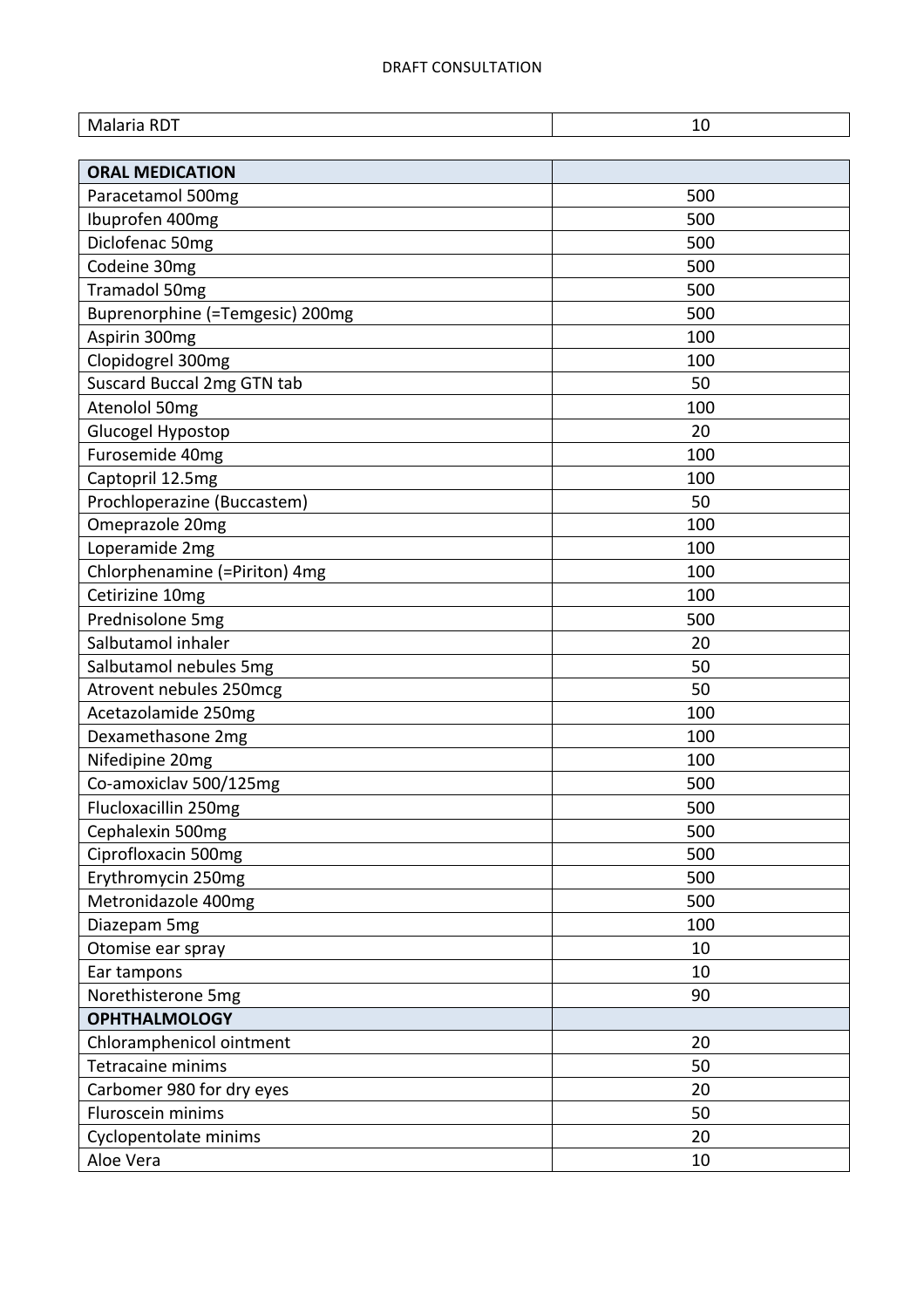The following modules are part of the clinical module on the vessel but are deployable should there be the need on shore. As such they need to be kept in a state of readiness and in a robust packing system such as a pelican case.

# **Annex A1: Advanced Airway Module**

Guidelines which necessitate that physicians have anaesthetic advanced airway skills with RSI capability would preclude many physicians from being able to work in subpolar waters. The advanced airway module follows the PALM guidelines to enable good and safe management of airways during medical and traumatic emergencies.

| McGill's forceps        | 1 |                                                           |
|-------------------------|---|-----------------------------------------------------------|
| KY jelly                |   |                                                           |
| Portable suction device | 2 | And tubing                                                |
| I-gel/LMA               |   | 1 of each size appropriate to the age range on the vessel |
| Laryngoscope            | 1 | And age appropriate blades                                |
| Mini tracheostomy set   | 1 |                                                           |
| Bag & Vlave Mask +      | 1 |                                                           |
| reservoir, tubing and   |   |                                                           |
| connections             |   |                                                           |
| oxygen                  | 1 | CD cylinder or appropriate alternative                    |
| Portable automatic      | 1 |                                                           |
| ventilator              |   |                                                           |

# **Annex A2: Advanced Monitoring Module and CPR**

The medical professional will carry in their on shore kit, a basic monitoring and diagnostic kit, however for more advanced intervention and monitoring the medical professional will need the capacity to monitor adult and children depending on the clients:

- 1. Blood Pressure
- 2. Blood glucose
- 3. Oxygen Saturation
- 4. Heart Rate
- 5. ECG 12 Lead
- 6. ETCo2
- 7. Defibrillation

They will also need to have the medication to carry out advanced life support with medication recommended in the ALS and PALS protocols pertinent and current at the time of debarkation.

The advanced monitoring and CPR Module will be heavy and could be rapidly deployable from the vessel if required. This system of rapid deployment will require testing to ensure the crew are competent in the system of deployment.

# **Annex A3: Paediatric module**

Additional paediatric medication and hardware may be required depending on the clients on the vessel. The medication should mirror the clinical module above and be age appropriate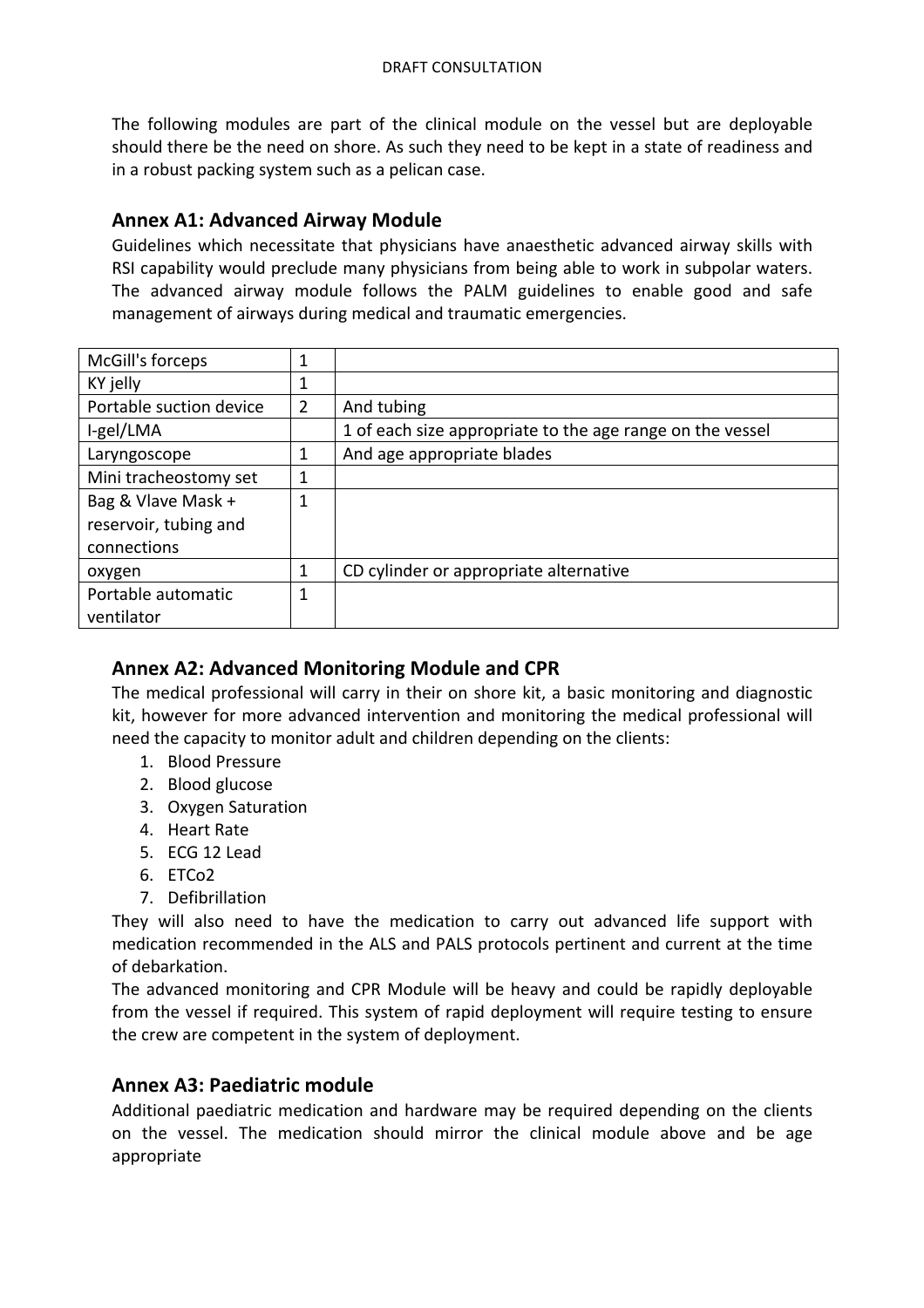# **Annex A4: Evacuation module**

An injured patient on shore will need rapid transport to the medical facilities on board the ship to stabilise and initiate medical intervention. A module for evacuation should include: Spinal board Head blocks

Cervical collar

Hypothermia blanket

Bubble wrap or blanket system.

This should be ready to deploy with the appropriate modules above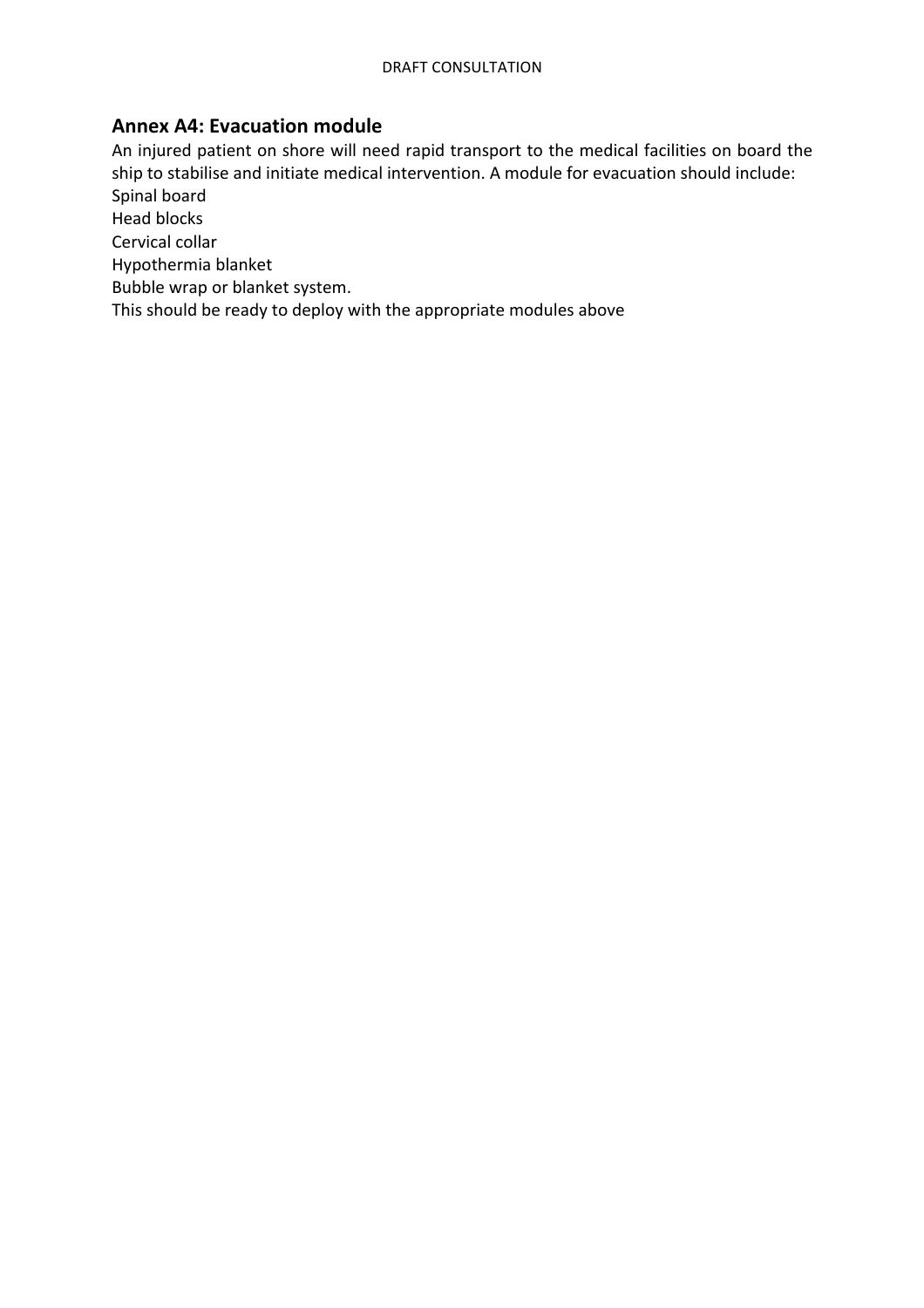| Lifepac monitor      | At least 12                                    |
|----------------------|------------------------------------------------|
| RDT tempus pro       | With defibrillator capability                  |
| <b>EZIO</b>          | Introsseous bone drill and appropriate needles |
| Russell chest seal   | For penetrating thoracic trauma                |
| Nightingale dressing |                                                |
| <b>ISTAT</b>         | Laboratory device                              |

# **Annex B: Specialist recommended medical hardware**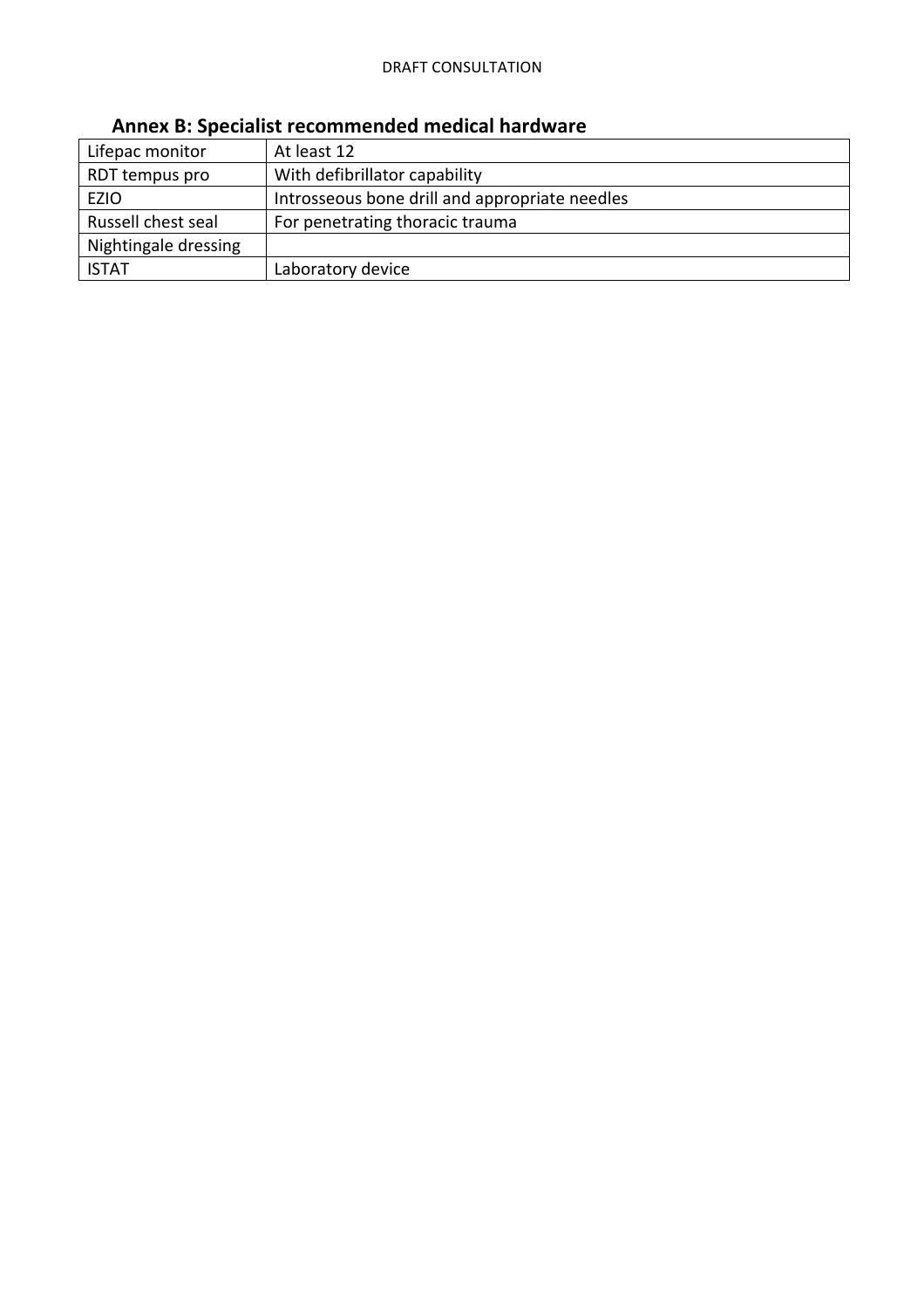| Item                             | Dose/size      |
|----------------------------------|----------------|
| Casualty report form and pencil  | $\mathbf{1}$   |
| Marker Pen                       | $\mathbf{1}$   |
| <b>Trauma Care</b>               |                |
| CAT tourniquet                   | $\overline{4}$ |
| Novel haemostatic agent          | gauze          |
| Pressure dressing                | $\overline{2}$ |
| Nasopharyngeal Airway            | Size 6         |
| Nasopharyngeal Airway            | Size 7         |
| Ashermann chest seal             | $\overline{2}$ |
| Decompression needle             | $\overline{4}$ |
| Scissors Tuff Cuts               | $\mathbf{1}$   |
| SAM splint pelvis                | $\mathbf 1$    |
| Kendrick traction device         | $\mathbf{1}$   |
| <b>Dressings</b>                 |                |
| <b>Scissors</b><br>Sharp         | $\mathbf{1}$   |
| Bandages assorted                |                |
| Ambulance dressing No 3          | $\overline{2}$ |
| Eye pad and bandage              | $\overline{2}$ |
| Nitrile Examination Gloves pairs | 4              |
| <b>SAM splint</b>                | $\mathbf{1}$   |
| Swabs: 10x10 (5)                 |                |
| Jelonet: 10x10                   | $\overline{2}$ |
| Non-adherent Dressing: 10x9      | $\overline{2}$ |
| Adhesive Dressing: 10x9, 10x15   | $\overline{2}$ |
| Granuflex: 10x10                 | $\overline{2}$ |
| Steristrips pack                 | $\mathbf{1}$   |
| Wound glue                       | $\mathbf 1$    |
| Antiseptic wipes                 | 10             |
| Band-aids: various               |                |
| Blister dressing (eg Compeed)    | 5              |
| Elastic Tape 2.5cm               | $\mathbf{1}$   |
| Sleek Tape 2.5cm                 | $\mathbf{1}$   |
| Zinc oxide Tape 2.5cm            | $\mathbf{1}$   |
| Finger tubigrip                  | $\mathbf{1}$   |
| Clingfilm roll                   | $\mathbf{1}$   |
| Iodine solution 10ml             | $\overline{2}$ |
| Water for Injection 10ml         | $\overline{2}$ |
| Burn bags                        | $\overline{2}$ |
| Safety pins large                | 10             |
| Disposable scalpel No 10         | $\overline{2}$ |
| <b>Diagnostic kit</b>            |                |
| Thermometer                      | $\mathbf{1}$   |
| Pulse Oximeter                   | $\mathbf{1}$   |

# Annex C: Medical Professional on shore medical kit : deployable medical kit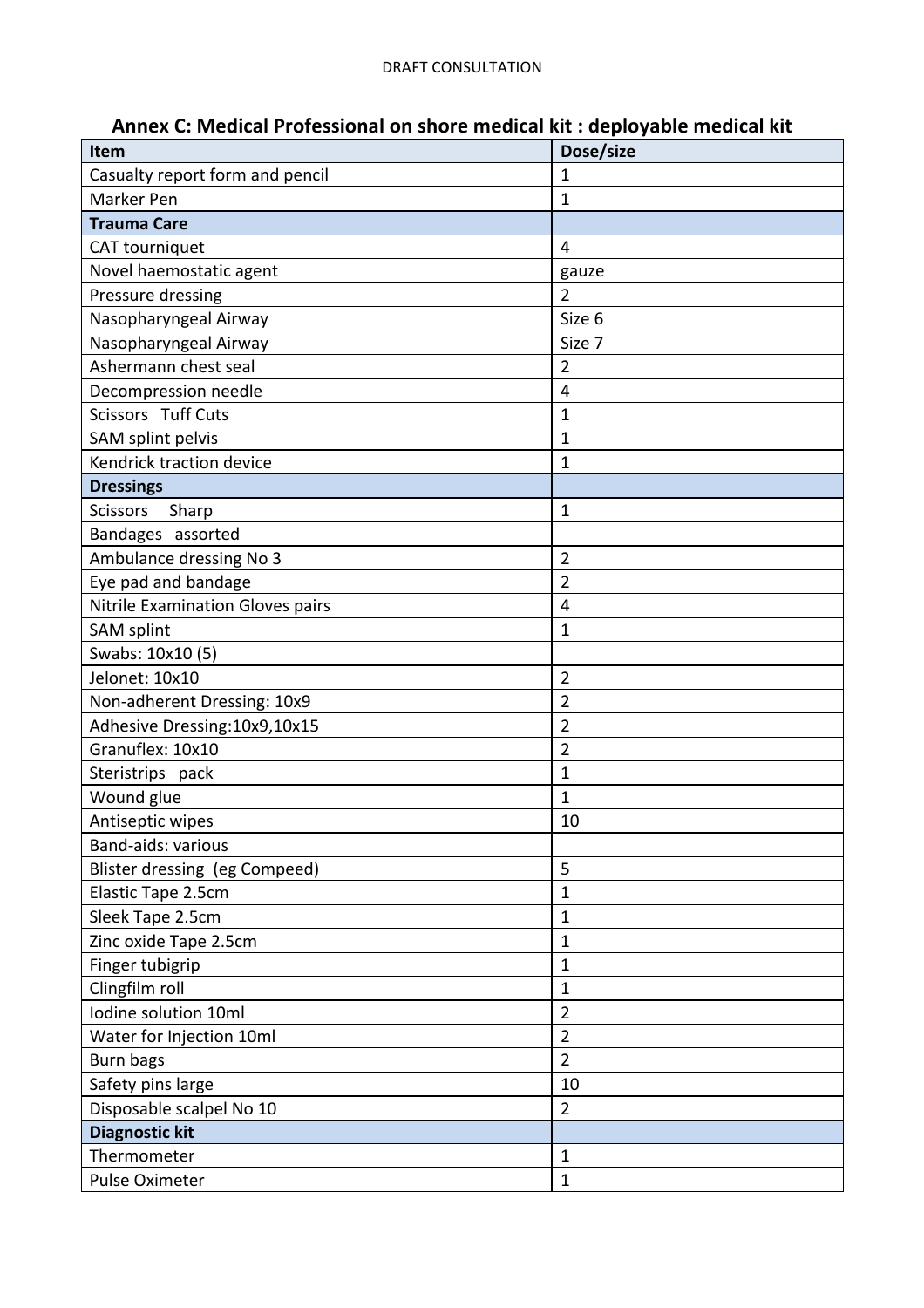| Otoscope and ophthalmoscope     | $\overline{1}$              |
|---------------------------------|-----------------------------|
| stethescope                     | $\overline{1}$              |
| Manual BP Cuff                  | $\mathbf{1}$                |
| Blood glucose monitor           | $\mathbf 1$                 |
| <b>Creams</b>                   |                             |
| Aloe vera gel 10ml              | $\mathbf 1$                 |
| Suncream 10ml                   | $\mathbf{1}$                |
| Anusol                          | 1                           |
| Ibuprofen Gel                   | $\overline{1}$              |
| Betamethasone Oint 0.1%         | $\mathbf{1}$                |
| Fuscidic acid cream             | $\mathbf{1}$                |
| Clotrimazole 1%                 | 1                           |
| Aciclovir (=Zovirax)            | $\mathbf{1}$                |
| <b>Painkillers</b>              |                             |
| Paracetamol 500mg (=Tylenol)    | 2 tabs x4/day               |
| Ibuprofen 400mg (= Advil)       | 1 tab x3/day                |
| Diclofenac (= Voltarol)50mg tab | 1 tab x3/day                |
| Codeine 30mg tabs               | $1-2 \times 4$ /day         |
| <b>Tramadol 50mg capsules</b>   | $1-2x4/day$                 |
| Oral analgaesic gel             |                             |
| Buprenorphine 200mcg tabs       | $1-2x3/day$                 |
| <b>Antibiotics</b>              |                             |
| Cefalexin 500mg                 | 1cap x3/day                 |
| Ciprofloxacin 500mg             | 1 tab x2/day                |
| Metronidazole 400mg             | 1 tab $x3$ /day             |
| <b>Allergy / Respiratory</b>    |                             |
| Chlorphenamine 4mg tabs         | 1 tab $x4$ /day             |
| Cetirizine 10mg tabs            | $1$ tab / day               |
| Salbutamol Inhaler (100mcg)     | 2 puff x4/day               |
| Gastrointestinal                |                             |
| Buccastem 3mg                   | 1-2 tab $x2$ /day           |
| Loperamide 2mg tab              | 2 tabs, then 1 tab 4 hourly |
| Omeprazole tabs 10mg            | 1-2 daily                   |
| Senna                           | 2 at night                  |
| <b>Cardiac</b>                  |                             |
| Aspirin 300mg dispersible tab   | 1 tab daily                 |
| <b>Suscard Buccal 2mg</b>       | 1 tab 8 hourly              |
| <b>Other</b>                    |                             |
| Pseudoephedrine tab (Sudofed)   | 1 tab 6hourly               |
| Handwarmers<br>pair             |                             |
| Diazepam 5mg                    | As directed                 |
| <b>Eyes</b>                     |                             |
| Chloramphenicol eye oint        | Apply 6hourly               |
| Carbomer 0.2% gel tears         | Apply 6hourly               |
| Tetracaine 1%                   | If directed                 |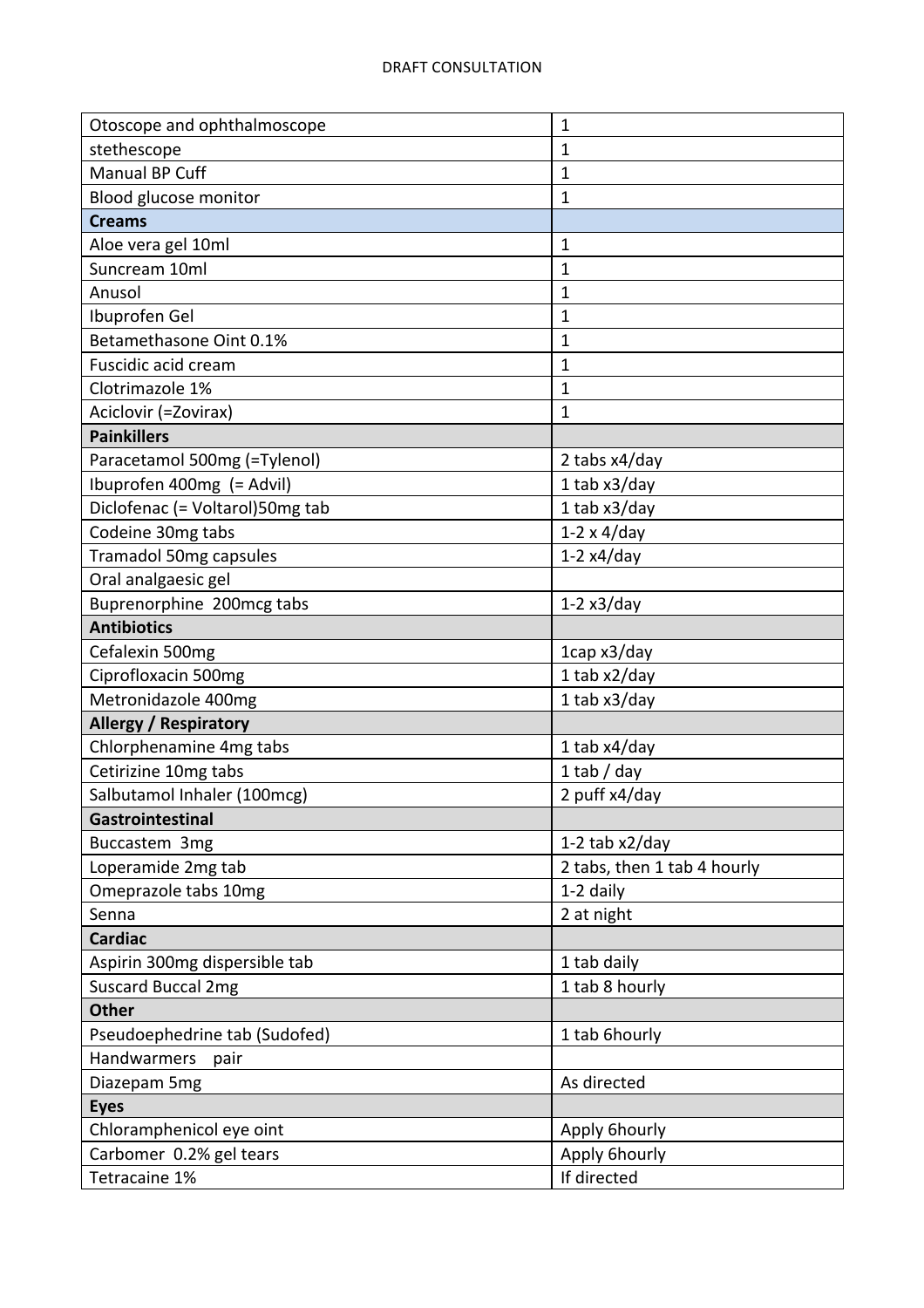| Fluorescein 2%          | If directed    |
|-------------------------|----------------|
| Cyclopentolate 1%       | If directed    |
| injectables             |                |
| 3ml syringe and needle  |                |
| 10ml syringe and needle |                |
| IV cannulae             | 16 and 18      |
| IV site dressing        |                |
| Sharps box              |                |
| <b>IO Device</b>        | EZIO 1         |
| <b>IO Needles</b>       | assorted       |
| 0.9% NS                 | 500ml 2        |
| Giving set              | $\overline{2}$ |
| Adrenaline ampoule 1ml  | 0.5ml IM 5     |
| Tranexamic acid         | 500mg IV 4     |
| Morphine 10mg/1ml       | 10mg IV/IM 2   |
| Naloxone 400mcg         | 400mcg IM/IV 2 |
| Metoclopramide 10mg     | 10mg IM/IV 2   |
| Midazolam 10mg          | 10mg IV/IM 2   |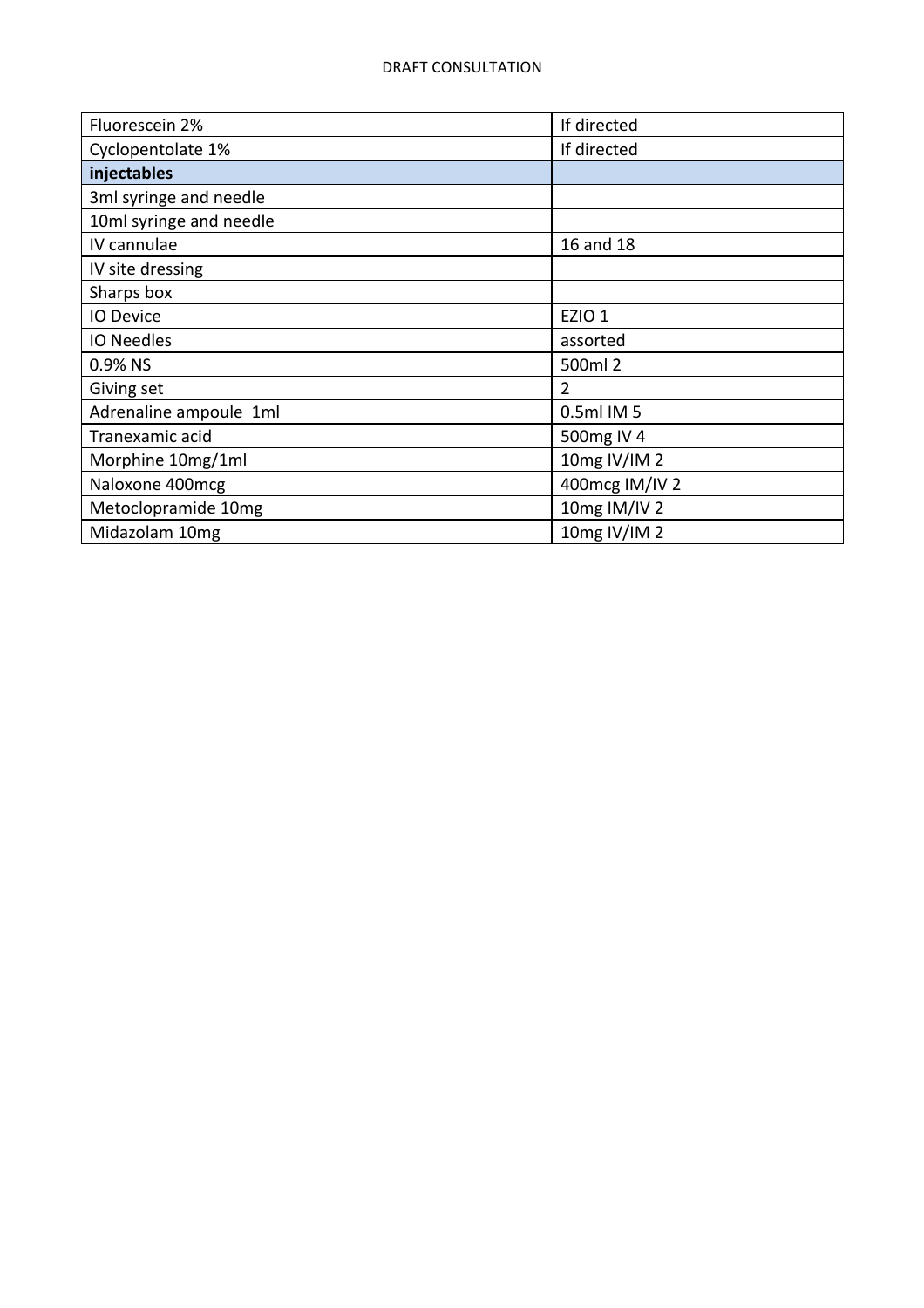| Annex D: Non Medical Professional on shore Medical Kit: Guide kit |  |  |
|-------------------------------------------------------------------|--|--|
|-------------------------------------------------------------------|--|--|

| Item                                 | Dose/size          | Qty            | <b>Notes</b>                                   |
|--------------------------------------|--------------------|----------------|------------------------------------------------|
| <b>Hardware</b>                      |                    |                |                                                |
| Heat pads                            |                    | 2              |                                                |
| Gloves                               | Pair               | $\overline{2}$ |                                                |
| Syringe 5ml                          |                    | $\mathbf 1$    |                                                |
|                                      | green              |                |                                                |
| <b>Needles</b>                       | /blue              | 2              |                                                |
| Scissors - small                     |                    | $\overline{1}$ |                                                |
| Scissors - trauma                    |                    | $\mathbf{1}$   |                                                |
| Combat<br>Application                |                    |                |                                                |
| Tourniquet                           |                    | 2              |                                                |
| Novel haemostatic agent              | gauze              | $\overline{2}$ |                                                |
| Combat pressure dressing             |                    | $\overline{2}$ |                                                |
| Nasopharyngeal airway                | Size 7             | $\overline{2}$ |                                                |
| Nasopharyngeal airway                | Size 6             | 2              |                                                |
| chest seal                           |                    | $\overline{2}$ |                                                |
| <b>SAM Splint</b>                    |                    | $\mathbf{1}$   |                                                |
| Alco-wipes                           |                    | 4              | Cleaning wounds                                |
| Plasters/Bandaids                    | medium             | 6              | Small cuts/abrasions                           |
| Paraffin gauze dressing<br>(eg       |                    |                |                                                |
| Jelonet)                             | 10 x 10cm          | $\mathbf{1}$   | Non-stick dressing for graze or wound          |
| <b>Blister Dressing (eg Compeed)</b> |                    | 6              |                                                |
| Granuflex                            | 10 x 10cm          | $\mathbf{1}$   | Cut to size for blisters / hot spots           |
| Gauze                                | assorted           | 15             | Wiping/absorbing blood etc, padding            |
| Adhesive<br>dressing                 |                    |                |                                                |
| (steroplast)                         | $10 \times 9$      | $\overline{2}$ |                                                |
| Non-adherent dressings               | assorted           | 3              | Non-stick dressing for any wounds              |
| Finger tubigrip                      |                    | $\mathbf 1$    | To hold dressing on finger                     |
| Zinc Tape                            |                    | $\mathbf 1$    | Adhesive tape                                  |
| Sleek Tape                           |                    | $\mathbf{1}$   | Adhesive tape                                  |
|                                      |                    |                | Bandage to hold dressing on, can give some     |
| K-lite bandage                       | 7 cm               | $\mathbf{1}$   | support                                        |
| Ambulance dresssing No 3             | 20 x 28cm          | $\mathbf{1}$   | Dressing and bandage all in one                |
| <b>Steristrips</b>                   | 6 x 75mm           | $\mathbf{1}$   | Closing small wounds                           |
| Skin glue                            |                    | $\overline{2}$ | Closing small wounds                           |
| Injectable                           |                    |                |                                                |
|                                      |                    |                | 0.5ml IM can repeat every 5 minutes - life-    |
| Adrenaline for IM injection          | 1 in 1000          | $\overline{2}$ | threatening allergy (anaphylaxis)              |
| <b>Medications</b>                   |                    |                |                                                |
|                                      |                    |                | 2 tabs four times a day (max 8 tabs/day) for   |
| Paracetamol (= Tylenol)              | 500 <sub>mg</sub>  | 16             | pain                                           |
| Ibuprofen (= Advil)                  | 400 <sub>mg</sub>  | 24             | 1 tab three times a day for pain/inflammation  |
|                                      |                    |                | 1-2 tabs four times a day (max 8 tabs/day) for |
| Codeine                              | 30 <sub>mg</sub>   | 14             | severe pain                                    |
| Buprenorphine                        | 200 <sub>mcg</sub> | 10             | 1 -2 tabs, three times a day (max 6 tabs/day)  |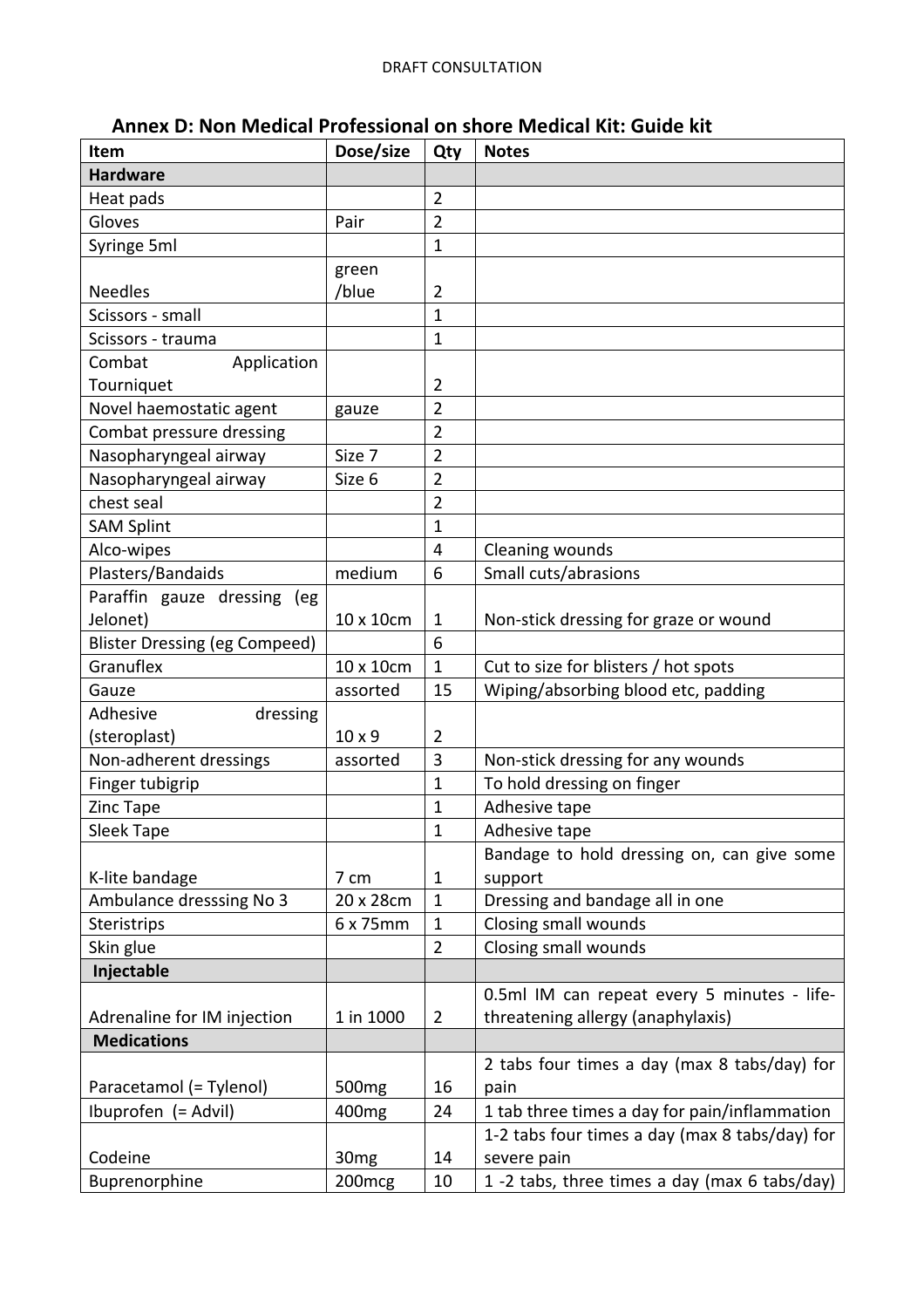|                          |                   |                | very severe pain                                 |
|--------------------------|-------------------|----------------|--------------------------------------------------|
| Aspirin                  | 300 <sub>mg</sub> | $\overline{2}$ | 1 tab daily for heart attack                     |
|                          |                   |                | 1 tab three times a day for heart attack - place |
|                          |                   |                | between lip & gum (after discussion with         |
| <b>Suscard Buccal</b>    | 2mg               | 2              | doctor)                                          |
|                          |                   |                | 1-2 tabs 2x a day for nausea/vomit - place       |
| <b>Buccastem</b>         | 3 <sub>mg</sub>   | 5              | between lip & gum                                |
|                          |                   |                | 2 tabs after loose stool, 1 tab 4 hourly (max 8  |
| Loperamide               | 2mg               | 10             | tabs/day) for diarrhoea                          |
|                          |                   |                | 1 tab four times a day for allergy-itch<br>can   |
| Chlorphenamine           | 4 <sub>mg</sub>   | 7              | make you drowsy                                  |
|                          |                   |                | puffs<br>inhaled for relief<br>$2^{\circ}$<br>of |
| Salbutamol inhaler       | 200 doses         | 1              | asthma/wheeze/shortness of breath                |
| <b>Antibiotics</b>       |                   |                |                                                  |
|                          |                   |                | 1 tab 2 to 4 times a day depending on severity   |
| Cefalexin                | 500 <sub>mg</sub> | 10             | of infection                                     |
| <b>Eyes</b>              |                   |                |                                                  |
|                          |                   |                | 4 times a day eye - for infections & snow        |
| Chloramphenicol ointment | 4g                | 1              | blindness                                        |
|                          |                   |                | Anaesthetic eye drops removing<br>foreign        |
| Tetracaine 1%            | Single use        | 1              | bodies and snow blindness                        |